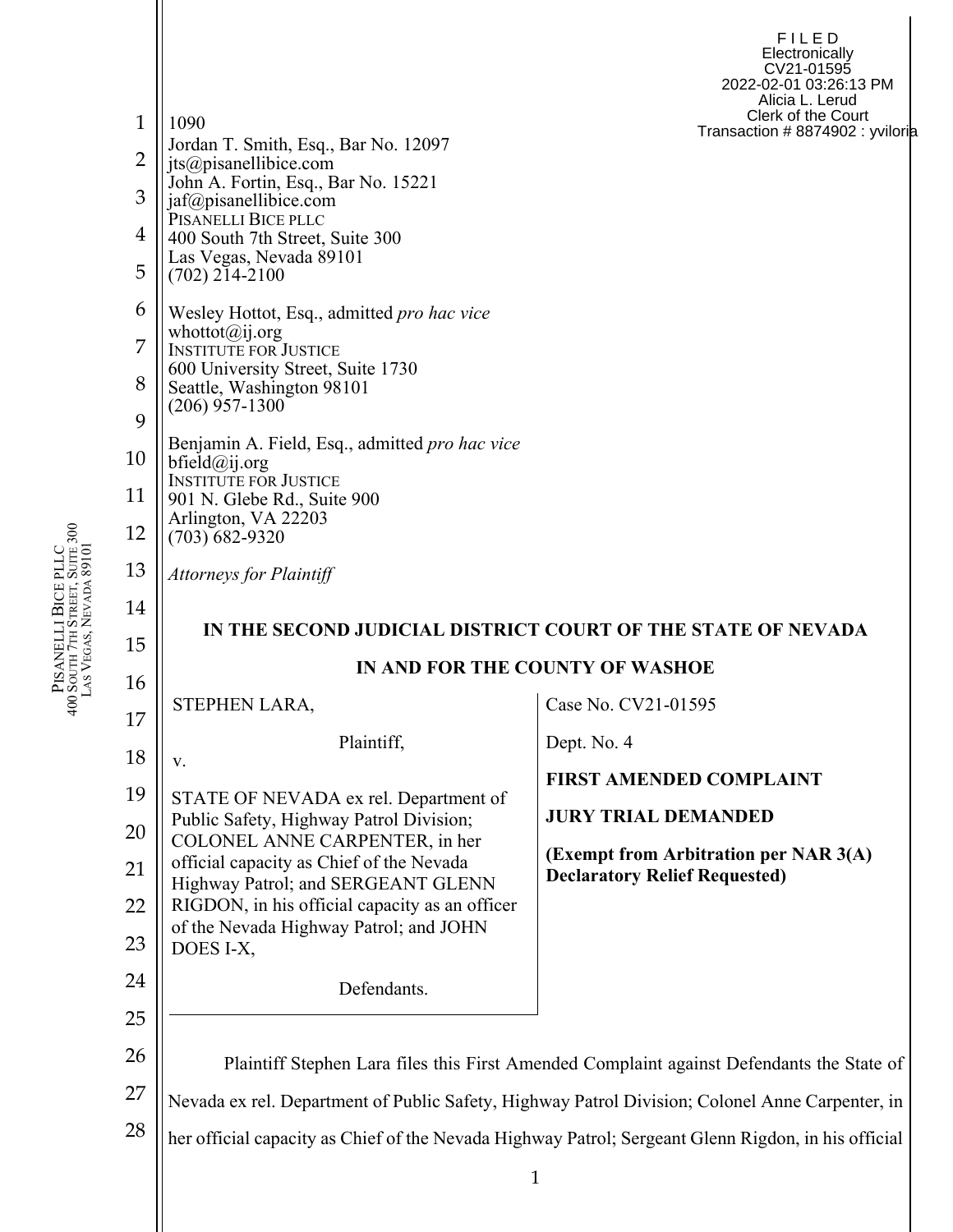3

1 2 capacity as an officer of the Nevada Highway Patrol; and JOHN DOES I-X (collectively "Defendants"). Plaintiff alleges the following:

#### **INTRODUCTION**

4 5 6 7 8 1. Stephen Lara seeks to establish that officers of the Nevada Highway Patrol ("NHP") unconstitutionally and tortiously seized his life savings—\$86,900—without probable cause, and did so for the purpose of turning his money over to the U.S. Drug Enforcement Administration ("DEA") for federal "adoption" and "equitable sharing" of the proceeds for the benefit of NHP and DEA.

9 10 11 12 13 14 15 16 17 2. Under the U.S. Department of Justice's ("DOJ's") "equitable sharing" program, federal law enforcement agencies can "adopt" property seized by state and local agencies. An adoption occurs after state officers seize property, under state law, and a federal agency handles the investigation and prosecution, under federal law. The federal agency keeps 20 percent of the resulting proceeds and returns 80 percent to the state agency, assuming the government forfeits the property by one of several means—for example, the owner defaults by missing a deadline, the government wins a civil forfeiture case (in rare cases) or wins administrative forfeiture with zero judicial involvement (in most cases). In 2019, more than 85 percent of federal seizures were disposed of through the administrative process.

18 19 20 21 22 3. In this case, DEA was compelled to return the money after so much time passed that it was no longer subject to federal forfeiture. Under the Civil Asset Forfeiture Reform Act of 2000 ("CAFRA"), the federal government had to do one of three things before, at the latest, July 26, 2021: (1) obtain a criminal indictment, (2) obtain an extension, or (3) begin civil forfeiture proceedings. DEA did none of these things.

23 24 4. More than a month after CAFRA's deadline elapsed, however, Lara still did not have his money.

25 26 27 5. He filed a lawsuit in federal court seeking its immediate return based on CAFRA. *See Lara v. U.S. Drug Enf't Admin.*, No. 3:21-cv-00394-MMD-wgc (ECF No. 1) (D. Nev. Aug. 31,  $2021$ ) (moving under Fed. R. Crim. P.  $41(g)$  to return Lara's property).

28

6. After Lara's story made national headlines, DEA pledged to return his money.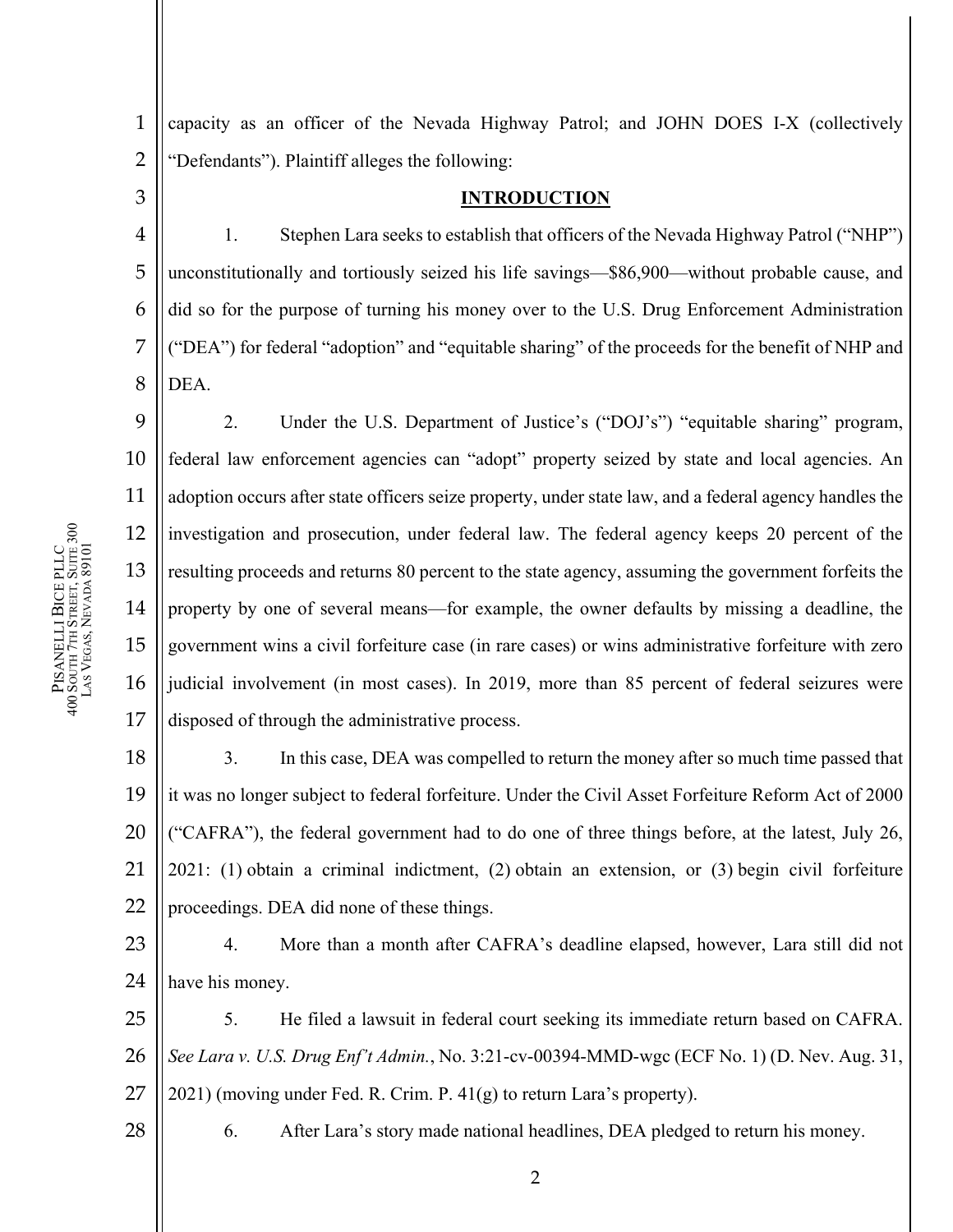1 2 7. Six weeks later, DEA returned the money with interest. Shortly after, Lara voluntarily dismissed his federal case.

3 4 8. This case never aimed to get Lara his money back. This case is about remedying the unconstitutional, illegal, and tortious conduct of NHP.

8 10 12 13 9. Based on Nevada law, Lara urges this Court to (1) declare that state law does not authorize NHP's participation in federal adoption and equitable sharing; and, regardless, (2) declare that the due process protections of the Nevada Constitution prohibit NHP's participation because it creates a substantial financial incentive to seize property without probable cause; (3) enjoin NHP's continued participation; (4) declare Lara was entitled to an interim probable-cause hearing before a neutral magistrate; (5) enjoin the state so as to require interim hearings, in all cases, within 30 days of seizure; (6) declare that Defendants committed the tort of conversion when they seized Lara's money and facilitated its unreasonable detention by DEA; and (7) award compensatory and nominal damages.

### **PLAINTIFF**

15 16 17 10. Stephen Patrick Lara is a 39-year-old retired Marine sergeant from Lubbock, Texas. He was honorably discharged after 17 years of active-duty service, including tours in Iraq and Afghanistan as a data- and cyber-security specialist.

11. Lara married a fellow Marine. They had two children and later divorced.

19 20 21 12. At the time Lara was pulled over in Nevada, he was living in Lubbock and traveling regularly between his home there and Portola, California, where his children and ex-wife were living.

22 23 24 13. For this reason, Lara drove regularly through Reno at least once a month, sometimes while headed west toward California, sometimes east toward Texas, sometimes once in both directions over just four days.

25 26 27 28 14. Lara recently moved to Chico, California, where his ex-wife and daughters now live. 15. He still drives through the Reno area regularly for a variety of reasons, including visiting friends who now live in Sparks, Nevada, bringing his daughters to events with their friends in the area, shopping, recreation, and occasional trips to visit his parents in Texas.

5

6

7

9

11

14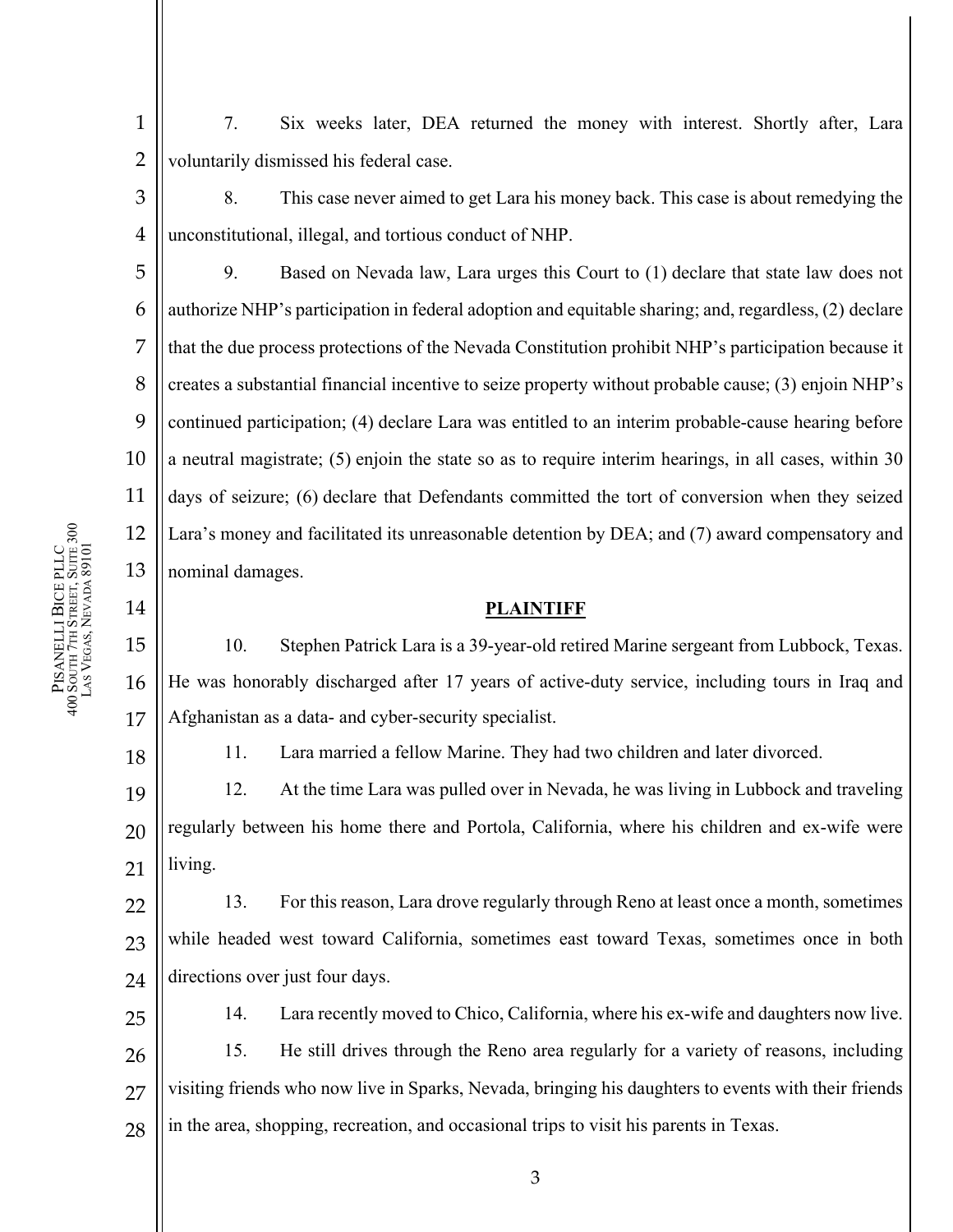1

2

3

4

5

6

22

23

24

25

26

27

28

- 16. Lara is a United States citizen and resident of the State of California.
- 17. He can be served through the undersigned attorneys.

# **DEFENDANTS**

18. The State of Nevada ex rel. Department of Public Safety, Highway Patrol Division, is a governmental agency created under the laws of the State of Nevada. NHP is charged with patrolling the state's highways and enforcing its laws.

7 8 9 10 11 19. Until recently, Colonel Anne Carpenter was Chief of NHP. Following her retirement in November 2021, the position is currently vacant. Carpenter's successor will be substituted as a defendant upon her appointment. The duties of the NHP chief include ultimate command over NHP's training of officers and its compliance with legal obligations. The NHP chief is sued in her official capacity.

12 13 14 15 16 17 18 19 20. Sergeant Glenn Rigdon is the NHP officer (badge no. 140) who ordered the seizure of Lara's property, based on dash and bodycam recordings. Rigdon is sued in his official capacity. 21. The true names and capacities of Defendants sued as DOES I through X, inclusive and each of them, are unknown to Lara, who therefore sues by fictitious names. Lara will seek to amend this Complaint to set forth the true names and capacities of the fictitiously named Defendants when they have been fully ascertained. Lara is informed and believes, and thereon alleges, that each of the Defendants named as DOES are legally responsible in some manner for the unlawful acts alleged herein and the injuries and damages caused thereby.

20 21 22. All Defendants were served with summons and a copy of the original Complaint. All Defendants have received notice of this First Amended Complaint through their attorneys.

23. Plaintiff served the Nevada Attorney General's Office with notice of the filing of this lawsuit and a copy of the original complaint. *See* NRS 30.130.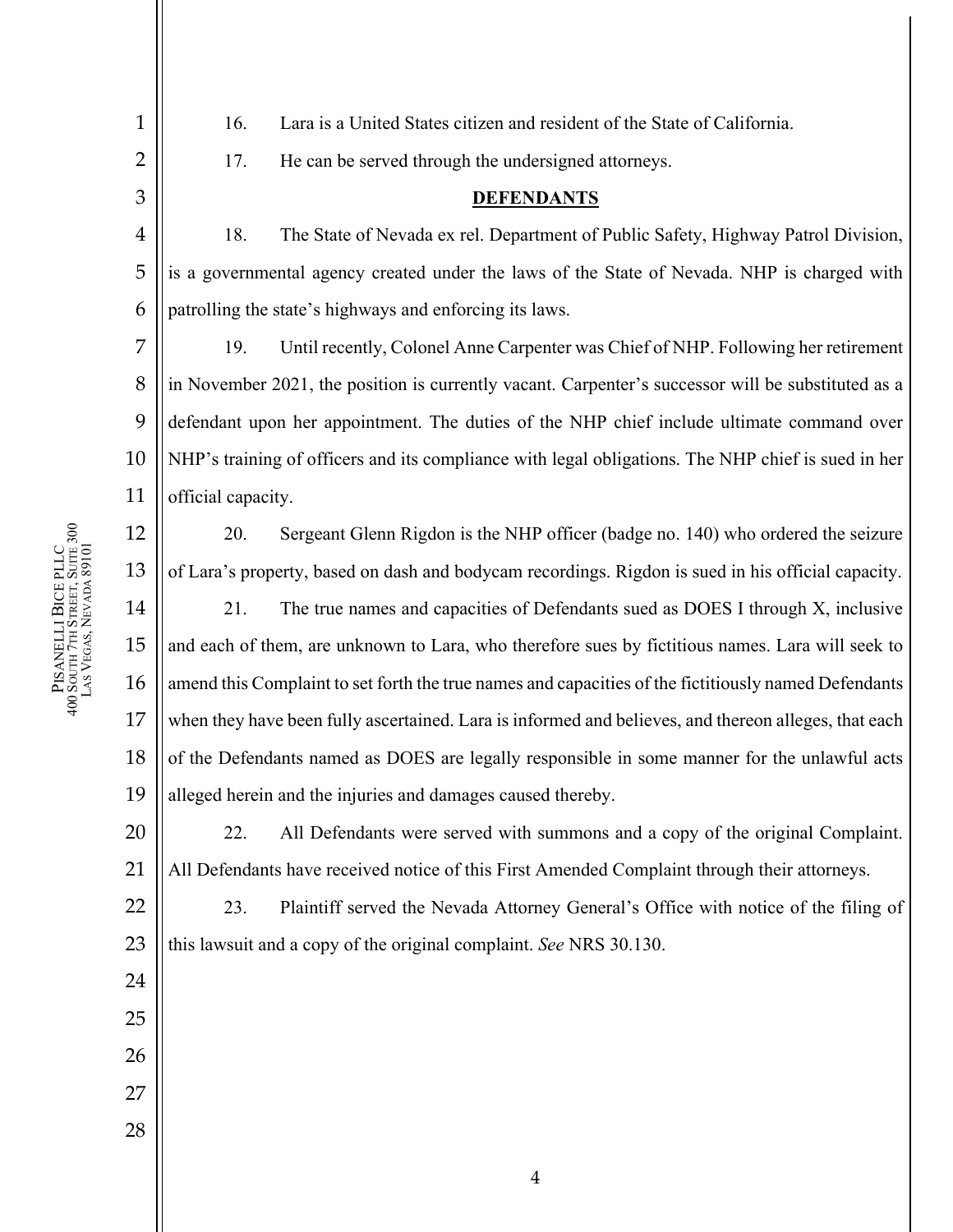| $\mathbf{1}$   | <b>JURISDICTION &amp; VENUE</b>                                                                         |                                                                                              |  |  |  |
|----------------|---------------------------------------------------------------------------------------------------------|----------------------------------------------------------------------------------------------|--|--|--|
| $\overline{2}$ | 24.                                                                                                     | This Court has jurisdiction to award injunctive relief under Nev. Const. art. VI, § 6,       |  |  |  |
| 3              | cl. 1, and NRCP 65; award declaratory relief, injunctive relief, and attorneys' fees and costs under    |                                                                                              |  |  |  |
| 4              |                                                                                                         | NRS 30.030, 30.040, and 30.120; and award monetary damages under NRS 41.010 and              |  |  |  |
| 5              | NRS 41.031.                                                                                             |                                                                                              |  |  |  |
| 6              | 25.                                                                                                     | Venue is proper in this Court under NRS 13.020 and NRS 41.031 because the seizure            |  |  |  |
| $\overline{7}$ | of Plaintiff's money occurred in Washoe County and Defendants' illegal and unconstitutional             |                                                                                              |  |  |  |
| 8              |                                                                                                         | actions occurred, in part, in Washoe County.                                                 |  |  |  |
| 9              |                                                                                                         | <b>GENERAL FACTUAL ALLEGATIONS</b>                                                           |  |  |  |
| 10             |                                                                                                         | <b>Unconstitutional Stop</b>                                                                 |  |  |  |
| 11             | 26.                                                                                                     | The warrantless seizure of Stephen Lara's money was unreasonable and lacked                  |  |  |  |
| 12             | probable cause.                                                                                         |                                                                                              |  |  |  |
| 13             | 27.                                                                                                     | On February 19, 2021, Lara was on the last leg of a drive from Lubbock, Texas, to            |  |  |  |
| 14             | Portola, California to visit his two children, when he was pulled over on Interstate 80 just outside    |                                                                                              |  |  |  |
| 15             | of Sparks, Nevada.                                                                                      |                                                                                              |  |  |  |
| 16             | 28.                                                                                                     | Trooper Chris Brown of the Nevada Highway Patrol (badge no. 250) conducted the               |  |  |  |
| 17             | traffic stop.                                                                                           |                                                                                              |  |  |  |
| 18             | 29.                                                                                                     | Lara—who is Hispanic—was driving a rental car with Texas plates.                             |  |  |  |
| 19             | 30.                                                                                                     | The day before—during an unprecedented cold snap in Texas—Lara discovered he                 |  |  |  |
| 20             | had a flat tire. Thinking he had a slow leak, he took the car to a tire shop, where he learned that the |                                                                                              |  |  |  |
| 21             | wheel was cracked. Needing to get on the road early that morning to make it to California by Friday,    |                                                                                              |  |  |  |
| 22             | Lara rented a car from the airport with his father's help and placed the cracked wheel and flat tire    |                                                                                              |  |  |  |
| 23             | in the trunk.                                                                                           |                                                                                              |  |  |  |
| 24             | 31.                                                                                                     | Under NRS Chapter 239, et seq., Nevada's Open Records Act, Lara obtained dash                |  |  |  |
| 25             |                                                                                                         | and bodycam recordings of the encounter from the perspective of four NHP officers, including |  |  |  |
| 26             | Trooper Brown. Plaintiff bases many of his allegations below on those recordings. All quotations        |                                                                                              |  |  |  |
| 27             | are based on counsel's true and correct transcription of the recordings.                                |                                                                                              |  |  |  |
| 28             |                                                                                                         |                                                                                              |  |  |  |
|                |                                                                                                         |                                                                                              |  |  |  |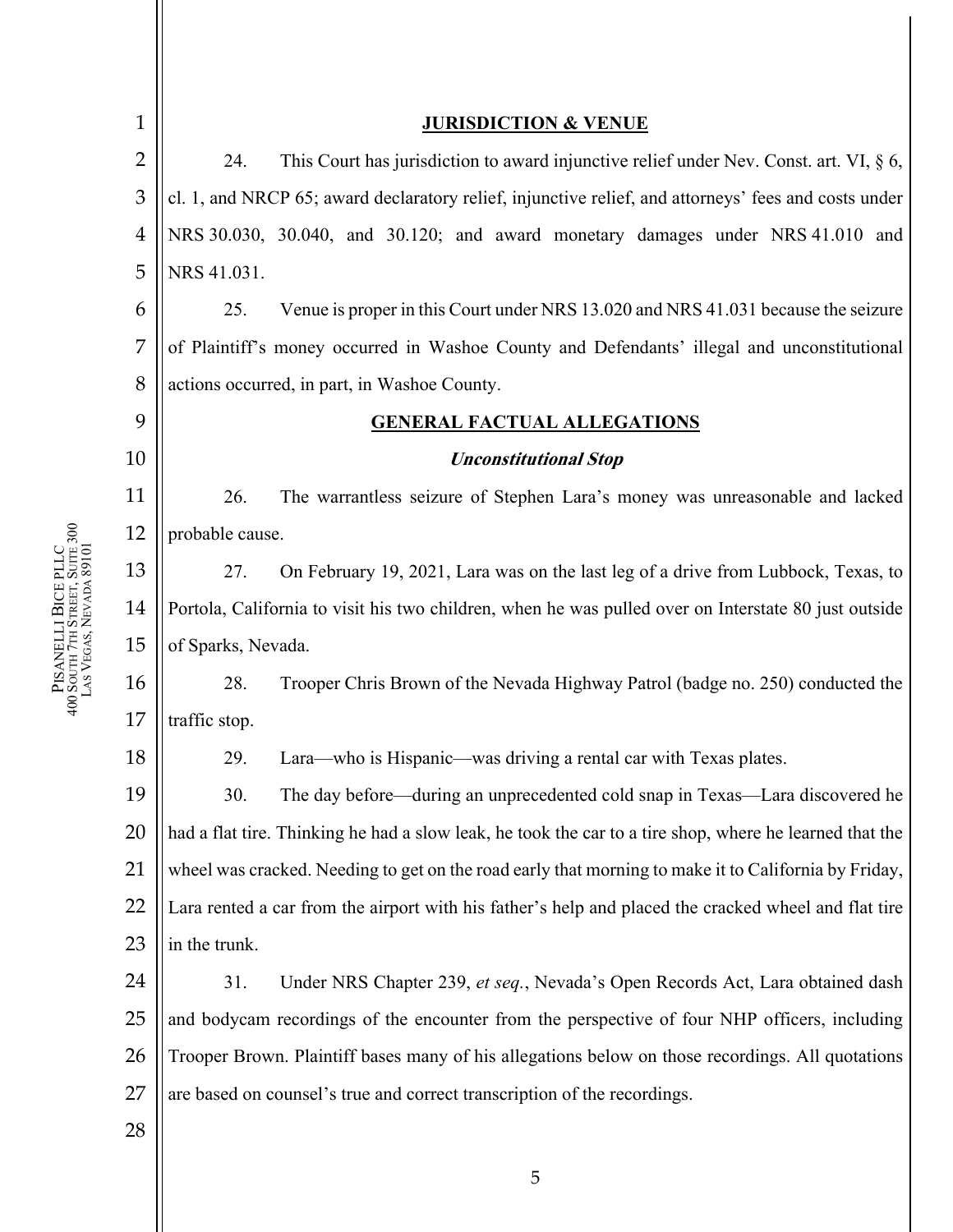1 2 32. From his time living just west of Reno, Lara knew a reliable shop in Sparks where he could drop off the wheel and pick it up on his return trip.

3 4 5 6 33. As Lara approached Sparks, Trooper Brown was parked in the median along a twolane stretch of westbound I-80. Brown began following in a marked NHP patrol vehicle. With Lara traveling in the right lane, Brown shadowed him from the left lane. Trooper Brown matched Lara's speed so that the two vehicles were driving below the speed limit in formation.

7 8 9 10 34. As the two vehicles approached a tractor-trailer in the right lane, Lara waited for Trooper Brown's patrol car to pass by in the left lane. Instead, Brown waited several moments for Lara to make the first move. Lara eventually signaled and moved into the left lane, in front of the patrol vehicle. "There you go," Brown was recorded as saying.

35. Maintaining his speed, Lara went around the tractor-trailer, signaled again, and returned to the right lane.

13 14 15 16 17 36. Trooper Brown followed, explaining (seemingly to himself), "the driver of this vehicle is following that red and blue semi-truck too closely, less than a second following distance. Also driving under the speed limit which is really odd." Deciding he would "make sure everything is okay," Brown called in the plates on Lara's car, turned on his emergency lights and pulled him over, directing him to a safe turnout.

18 19 20 21 22 37. Trooper Brown approached Lara's vehicle and initially praised his driving, saying "first, applaud you on your driving. You drive great . . . . Appears that you're driving, trying to drive safely under the speed limit. I appreciate that." But, "the reason I am stopping you [is] we have a special enforcement campaign going on. We're trying to educate drivers about violations they may not realize they're committing  $\dots$ ."

23 24 25 26 38. Trooper Brown continued: "I just want to talk to you about your following distance, especially around commercial vehicles. You came up behind a red and blue tanker truck a little bit too close behind him before you made that lane change to go around him . . . I was waiting for you to—trying to give you room to get over there."

27 28 39. Trooper Brown took Lara's driver's license and rental agreement (in lieu of the vehicle's registration). He confirmed that Lara had no weapons and ordered him out of the vehicle.

11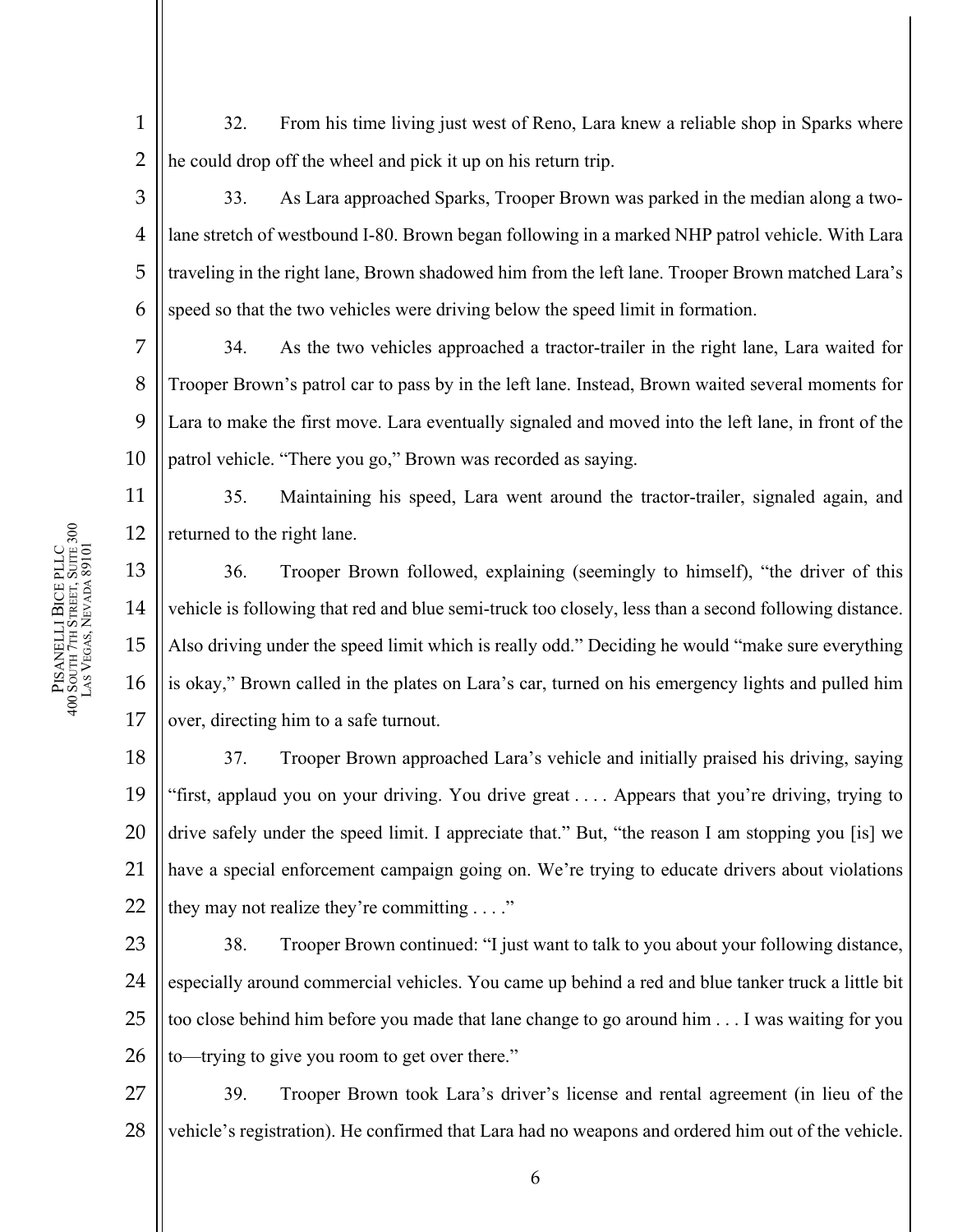3

4

5

6

11

12

13

14

15

1 2 Directing Lara to stand beside his patrol vehicle, Brown reassured him that "as long as everything is valid, my intention is to get you on down the road."

#### **Unconstitutional Seizure**

40. Instead, Lara was detained for more than 90 minutes, as Trooper Brown, three officers from an NHP highway-interdiction unit, a police dog, and a Washoe County Sheriff's deputy investigated.

7 8 9 10 41. Lara cooperated with the investigation. He answered all of Trooper Brown's questions about his travels, background, family, bank accounts, monthly expenses, sources of income, and other topics. Lara readily answered questions from the other officers, invariably calling them "sir" and trying to clear up what appeared to him to be a misunderstanding.

42. Lara volunteered that he had a large amount of cash in a backpack in his truck, telling officers it was "about 100,000." He gave consent to search the vehicle and directed Trooper Brown to the money. Lara explained its legitimate sources—including military retirement benefits and income from a hospital job that ended during the COVID-19 pandemic. He told officers the money represented his "life savings," cobbled together over 20 years.

16 17 43. Lara gave officers contact information for relatives he said could confirm his story and he showed them receipts for every bank withdrawal over a three-year period.

18 19 20 21 22 44. After inspecting the receipts, Trooper Brown called his superior, Sergeant Glenn Rigdon. Over the phone, Brown told him: "I'm looking at the receipts. I mean, it's not a vacuum seal, but it's a big bundle of money, in a Ziploc baggy, in a backpack in the trunk in a two-day rental from Texas to Portola, returning on Monday. Nervous behavior, et cetera, et cetera. So, I mean, the elements are all there."

23 24 25 26 45. Roughly 30 minutes later, Sergeant Rigdon arrived at the scene. After finishing a phone conversation in his patrol car, *see infra ¶¶* 62–65, he asked Trooper Brown what he thought about Lara. The two officers privately agreed that "as odd as it is, everything lines up" and that Lara's banking information "jives with his story."

27 28 46. At this point, roughly an hour into the stop, Trooper Brown appeared ready to let Lara go with his money.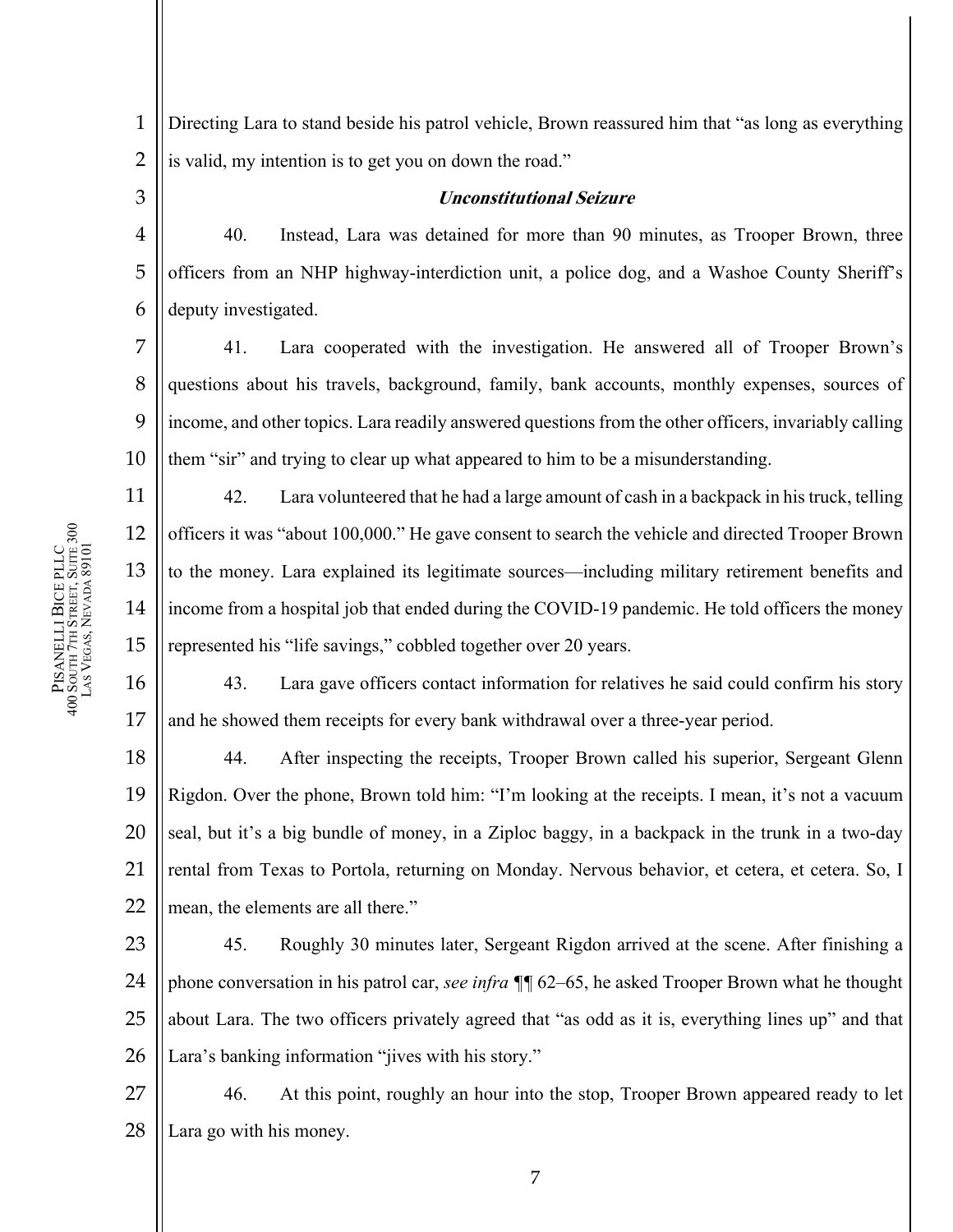| $\mathbf{1}$   |                                                                                                      | Dog Alert                                                                                           |  |  |  |
|----------------|------------------------------------------------------------------------------------------------------|-----------------------------------------------------------------------------------------------------|--|--|--|
| $\overline{2}$ | 47.                                                                                                  | Sergeant Rigdon instructed Trooper Brown to "put the dog on the currency."                          |  |  |  |
| 3              | 48.                                                                                                  | While Trooper Brown went back to his patrol vehicle to fetch the dog, Sergeant                      |  |  |  |
| $\overline{4}$ |                                                                                                      | Rigdon placed Lara's money in an open Ziploc bag (apparently the same one Lara had used) and        |  |  |  |
| 5              | threw the open package to the ground on the side of the road less than 40 yards from Lara's car.     |                                                                                                     |  |  |  |
| 6              | 49.                                                                                                  | Trooper Brown came back with the dog and asked Sergeant Rigdon where the                            |  |  |  |
| 7              | money was located. Rigdon gave him a ballpark ("from about 10 yards in front of his car to probably  |                                                                                                     |  |  |  |
| 8              | about 10 yards behind that sign post right there").                                                  |                                                                                                     |  |  |  |
| 9              | 50.                                                                                                  | Trooper Brown ran with the dog around the area once and, when the dog found the                     |  |  |  |
| 10             | money, Trooper Brown gave her a toy, called her a "good girl," and, returning to his patrol vehicle, |                                                                                                     |  |  |  |
| 11             | said to Sergeant Rigdon simply, "positive alert."                                                    |                                                                                                     |  |  |  |
| 12             | 51.                                                                                                  | Sergeant Rigdon replied: "We'll go forward with it."                                                |  |  |  |
| 13             | 52.                                                                                                  | The entire process involving the dog lasted just two minutes.                                       |  |  |  |
| 14             |                                                                                                      | <b>Unconstitutional Incentive to Seize for Federal Adoption</b>                                     |  |  |  |
| 15             | 53.                                                                                                  | The decision to seize Lara's life savings on a freeway outside of Reno was motivated                |  |  |  |
| 16             | by the prospect of federal adoption and payment to NHP through the DOJ's equitable sharing           |                                                                                                     |  |  |  |
| 17             | program.                                                                                             |                                                                                                     |  |  |  |
| 18             | 54.                                                                                                  | The program distributes the proceeds of seizures and forfeitures to cooperating state               |  |  |  |
| 19             | and local law enforcement agencies. There are several ways to qualify for equitable sharing. The     |                                                                                                     |  |  |  |
| 20             | method used in this case was adoption—a process by which a federal agency takes control of           |                                                                                                     |  |  |  |
| 21             | property seized by state authorities, based on state law, and then investigates and prosecutes the   |                                                                                                     |  |  |  |
| 22             | case under federal law.                                                                              |                                                                                                     |  |  |  |
| 23             | 55.                                                                                                  | State and local law enforcement agencies collect hundreds of millions of dollars in                 |  |  |  |
| 24             |                                                                                                      | this way each year. In 2019 alone, the federal government made \$333.8 million in equitable sharing |  |  |  |
| 25             | payments to state and local law enforcement. From 2000 to 2019, that figure was \$8.8 billion        |                                                                                                     |  |  |  |
| 26             | nationwide.                                                                                          |                                                                                                     |  |  |  |
| 27             | 56.                                                                                                  | In this case, NHP stood to gain \$69,520 from adoption and equitable sharing.                       |  |  |  |
| 28             |                                                                                                      |                                                                                                     |  |  |  |
|                |                                                                                                      | 8                                                                                                   |  |  |  |

 $\parallel$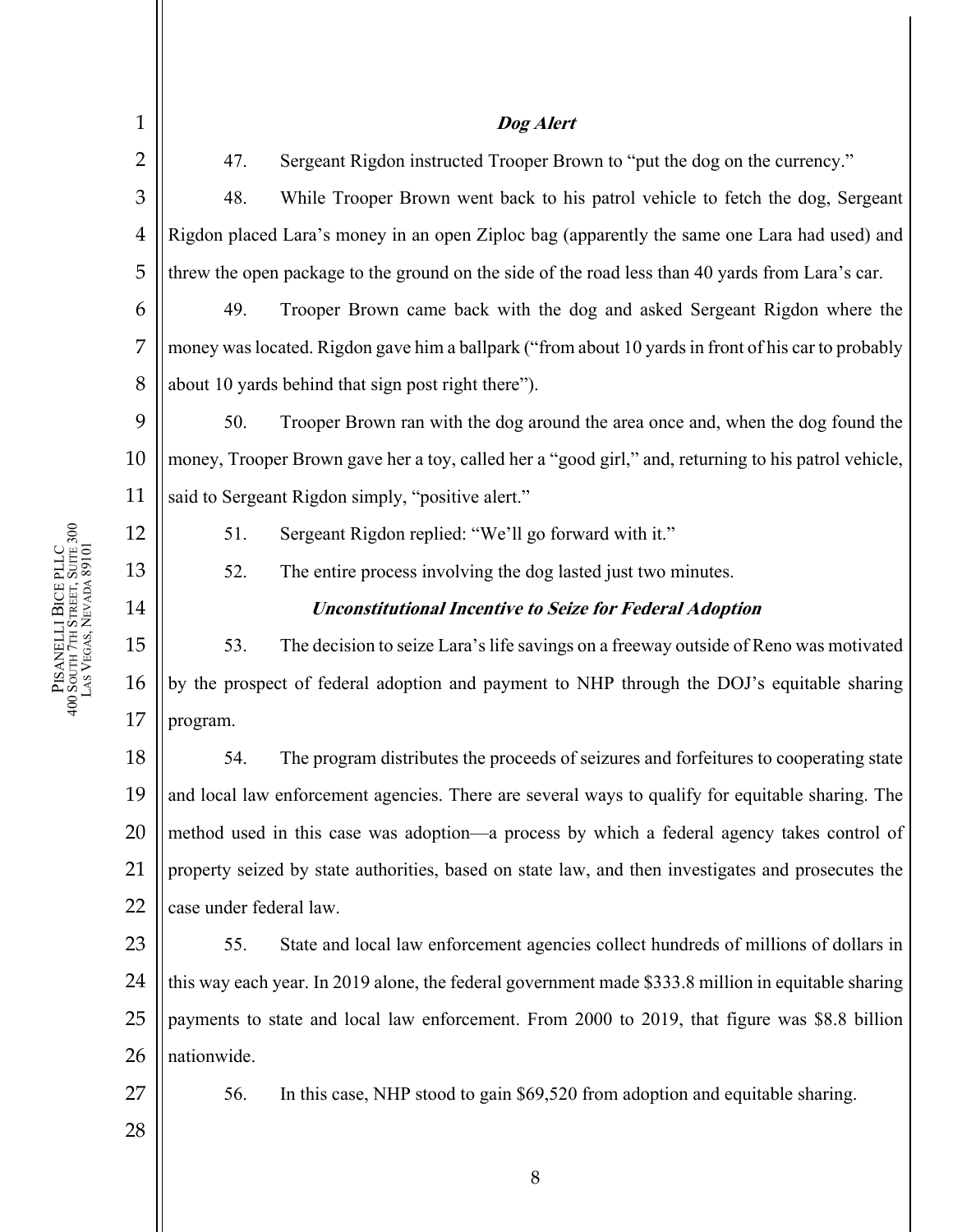1 2 57. Trooper Brown called his counterpart at DEA within the first 25 minutes of the 90 minute traffic stop.

3

4

5

6

7

8

11

12

13

14

15

PISANELLI

BICE PLLC

400 SOUTH 7TH STREET, SUITE 300 PISANELLI BICE PLLC<br>400 South 7th Street, Suite 300<br>Las Vegas, Nevada 89101 VEGAS, NEVADA 89101

58. On information and belief, Trooper Brown called DEA Agent Shane Murray.

59. Trooper Brown can be heard on his bodycam calling someone named Shane and asking, "can you head out to a traffic stop or are you busy on that other stuff?" After a brief pause (presumably for Agent Murray to speak), Brown responded: "so far, I'm still searching the car but, a big bundle of money. He says probably at least 100,000." As the call ended, Trooper Brown asked: "will you just let me know ASAP? Okay. All right. Bye."

9 10 60. Eight minutes later, Trooper Brown called his supervisor (Sergeant Rigdon) on the phone and described the circumstances of the stop and his investigation.

61. While Trooper Brown was on the phone with Sergeant Rigdon, Agent Murray called back. Brown put his sergeant on hold and clicked over to speak with the other man. He listened for several seconds, said goodbye, and clicked back, saying: "You still there, Sarge? Yeah, Shane's not coming out."

62. Half an hour later, as Sergeant Rigdon arrived on the scene, he received a call from Agent Murray. Rigdon put the call on speaker and his bodycam recorded both men.

17

16

63. Sergeant Rigdon began the call: "What's up, Shane?"

18 19 20 21 64. Agent Murray apologized for not being able to make it to the scene personally. Sergeant Rigdon reassured him there would be "no issues" because "it's too easy to do an adoption" and "I think everything's going to be okay." He told Murray he would "text you the money count after we get it." Murray responded he would "look for the adoption."

22 23 24 65. That is, Sergeant Rigdon arrived at the scene and, even before getting out of his car, he had assured a DEA agent there would be "no issues" because "it's too easy to do an adoption" and he would "text you the money count after we get it."

25 26 27 66. As Sergeant Rigdon began his investigation, he asked Trooper Brown, "what are your thoughts, Chris?" Brown responded: "I'm leaning more towards . . . it's odd but . . . ." Sergeant Rigdon interjected: "It's odd but it's not packed like normal," seeming to refer to how

28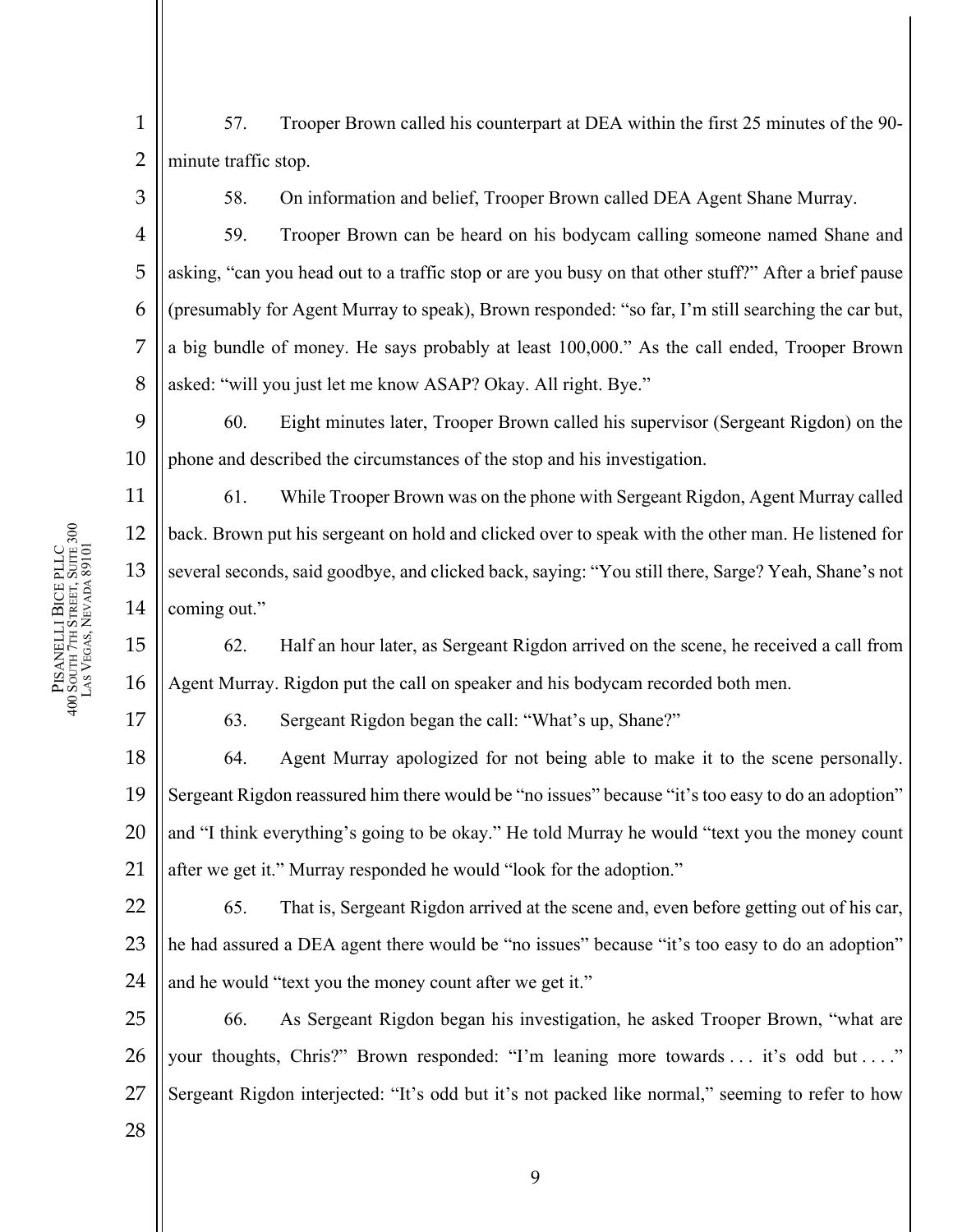1 2 drug proceeds are normally packaged. Trooper Brown replied: "no and he's answering the questions, there's receipts here."

3 4 5 6 67. In response, Sergeant Rigdon told Trooper Brown to "put the dog on the currency." 68. In the next breath, Sergeant Rigdon observed that Lara's bank receipts "are all zeroed out [and] it jives with his story." Trooper Brown replied: "Yes . . . as odd as it is, everything lines up."

69. Sergeant Rigdon asked Lara a few questions, including how long he had been saving the money. Lara responded that he "started saving since I was in the Marine Corps, 20 years."

9 10 11 12 70. Sergeant Rigdon and Trooper Brown conferred again, agreeing that they found the age of the bills suspicious. Sergeant Rigdon: "Not old bills. Claims that he's been saving it up over 20 years." Trooper Brown: "That's not 20-year-old bills." Sergeant Rigdon: "All current bills, so . . . consistent with what we see with drug traffickers."

13 14 15 16 71. Neither officer seemed to consider that a person might "save" money over a 20-yearperiod, at various points deposit money in a bank, and at various points take money out as cash. In other words, saving money over a 20-year period does not necessarily mean stockpiling currency for 20 years. And Lara's banking receipts showed that was not what he did.

72. After Trooper Brown "put the dog on the currency," Sergeant Rigdon responded, "we'll go forward with it." Trooper Brown responded, "okay," and that ended the discussion.

19 20 21 22 23 73. As Sergeant Rigdon explained to Lara, "we're going to seize it today, but that doesn't mean we're going to make a final judgment on it. It's going to go through the DEA. So the DEA is going to contact you, and the DEA will provide you with a means [of] fighting. You're going to have to provide your pay stubs, you're going to have to provide your other receipts and stuff like that, and we'll give you all the information for contacting them as well."

24 25 26 74. Rigdon continued: "If it is legitimately earned income, you're going to be able to provide those paystubs, and they will give you all your money back, but I believe it's drug proceeds."

27 28 75. As Brown and Rigdon prepared paperwork, another officer asked "no Shane?" And Rigdon replied, "no, Shane said he couldn't come out today, so we'll do an adoption."

PISANELLI BICE PLLC 400 SOUTH 7TH STREET, SUITE 300 PISANELLI BICE PLLC<br>400 South 7th Street, Suite 300<br>Las Vegas, Nevada 89101 VEGAS, NEVADA 89101

7

8

17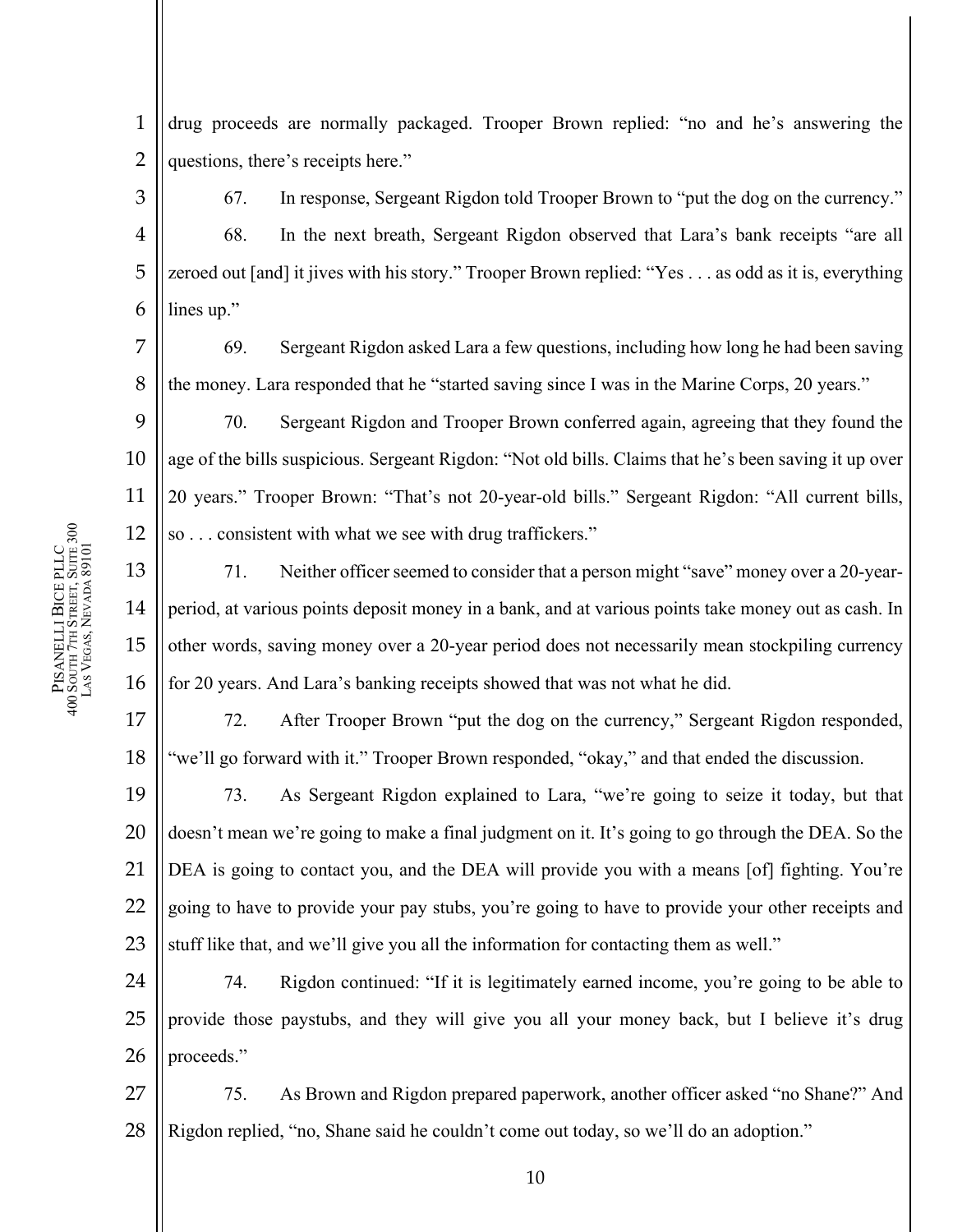11

12

13

1 2 3 76. Lara was given an NHP receipt for an "unknown amount of U.S. Currency" with instructions to "contact Agent Murray DEA Reno." (*See* Ex. 1, NHP Receipt, dated Feb. 19, 2021.) Exhibit 1 is a true and correct copy, including redactions required under the local rules.

4 5 6 77. From the scene, Trooper Brown drove directly to a nearby bank with Lara's money. He turned the money over to bank tellers, who counted it and determined there was \$86,900. The cash was deposited, and a teller gave Brown a receipt.

7 8 9 10 78. DEA formally adopted NHP's seizure and initiated administrative forfeiture proceedings just two weeks later. (*See* Ex. 2 Adoption Notice, dated Apr. 5, 2021 (providing notice that the seizure of Lara's money was "adopted by the DEA on Marc[h] 4, 2021."). Exhibit 2 is a true and correct copy, including redactions required under the local rules.

## **Unconstitutional Detention**

79. Lara's \$86,900 was unconstitutionally detained for the next 230 days (i.e., from February 19, 2021 until DEA returned the money on October 7).

14 15 80. Even if NHP had probable cause (which it did not) to seize Lara's money, the 230 day detention of his money was unreasonable and lacked probable cause.

16 17 18 19 81. No judicial officer (federal or state) was involved at any point during the detention of Lara's money. No judicial officer determined the constitutionality of the government's actions. Rather, NHP and DEA determined, on their own authority, that there was probable cause to hold Lara's money for so long.

20 21 22 82. In response to DEA's notice of seizure, Lara mailed a verified claim invoking his right to federal court proceedings. (*See* Ex. 3, Verified Claim, dated Apr. 21, 2021.) Exhibit 3 is a true and correct copy, including redactions required under the local rules.

23

83. DEA received Lara's claim, and deemed it filed July 26, 2021.

24 25 26 84. DEA responded that his "claim ha[d] been accepted and this matter has been referred to the [District of Nevada]." (*See* Ex. 4, DEA Response to Lara's Verified Claim, dated May 21, 2021.) Exhibit 4 is a true and correct copy, including redactions required under the local rules.

27 28 85. Based on the dates of these exchanges, the federal government had until July 26, 2021—at the latest—to decide whether to return Lara's money, obtain a criminal indictment, obtain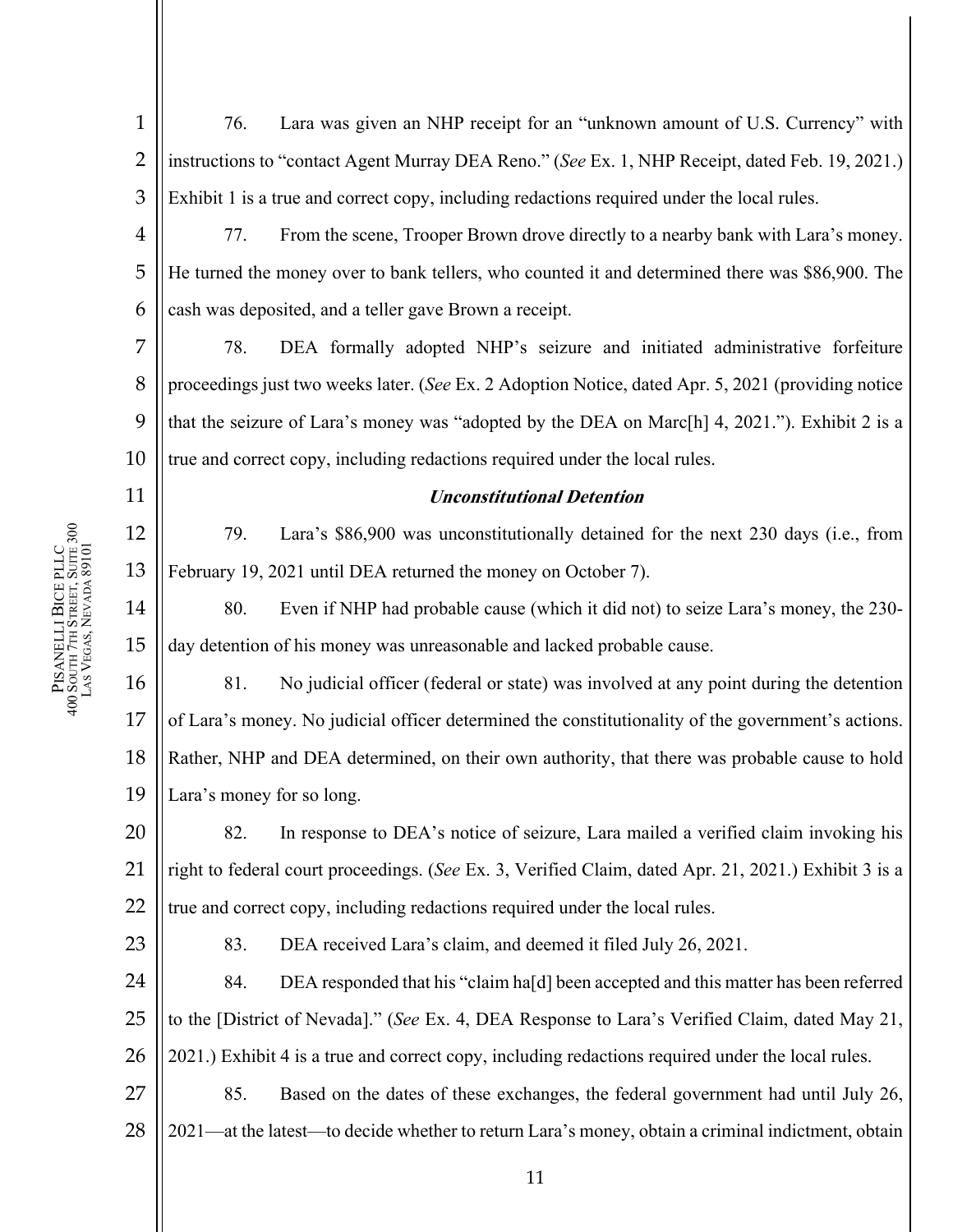13

14

1 2 3 an extension, or initiate federal civil forfeiture proceedings. *See* 18 U.S.C. § 983(a)(3) (requiring the government to do one of those things within 90 days of the date on which the property owner files a valid claim to the property).

4 5 6 86. DEA satisfied none of these requirements. It did not return Lara's money. It did not obtain a criminal indictment. It did not obtain an extension. And it did not file a civil forfeiture case in federal court.

7 8 9 87. Instead, Lara was compelled to file a motion in federal court seeking the immediate return of his money from DEA. *See Lara v. U.S. Drug Enf't Admin.*, No. 3:21-cv-00394-MMDwgc (ECF No. 1) (D. Nev. Aug. 31, 2021).

10 11 12 88. Independent of the federal government's decisions in the federal matter, NHP's primary—if not its sole—purpose for seizing Lara's money was turning it over to DEA for federal adoption and equitable sharing.

89. NHP's actions constitute an unconstitutional perversion of probable cause under which all that mattered was that Lara had a lot of money which DEA was willing to adopt.

15 16 17 90. As Sergeant Rigdon explained DEA's process to Lara, "if it is legitimately earned income, you're going to be able to provide those paystubs, and they'll give you all your money back, but I believe it's drug proceeds."

18 19 20 21 91. Sergeant Rigdon was explaining DEA's *administrative* forfeiture process, which operates at the discretion of the agency. The federal administrative process is more favorable to the government than the *judicial* forfeiture process, which requires a preponderance of evidence linking property to a forfeitable crime. *See* 18 U.S.C. § 983(c).

22 23 24 25 26 92. Both federal avenues are more favorable for the government than Nevada's forfeiture procedures. For example, Nevada law requires that property must be immediately returned when a person is acquitted of the criminal allegations that gave rise to the property seizure. *See* NRS 179.1173(2). Nevada also requires the government to satisfy a burden of clear and convincing evidence connecting the property to a forfeitable crime. *See* NRS 179.1173(4).

27 28 93. There is another reason why NHP might prefer federal adoption to state proceedings: At the close of each fiscal year, if the state government's forfeiture account contains more than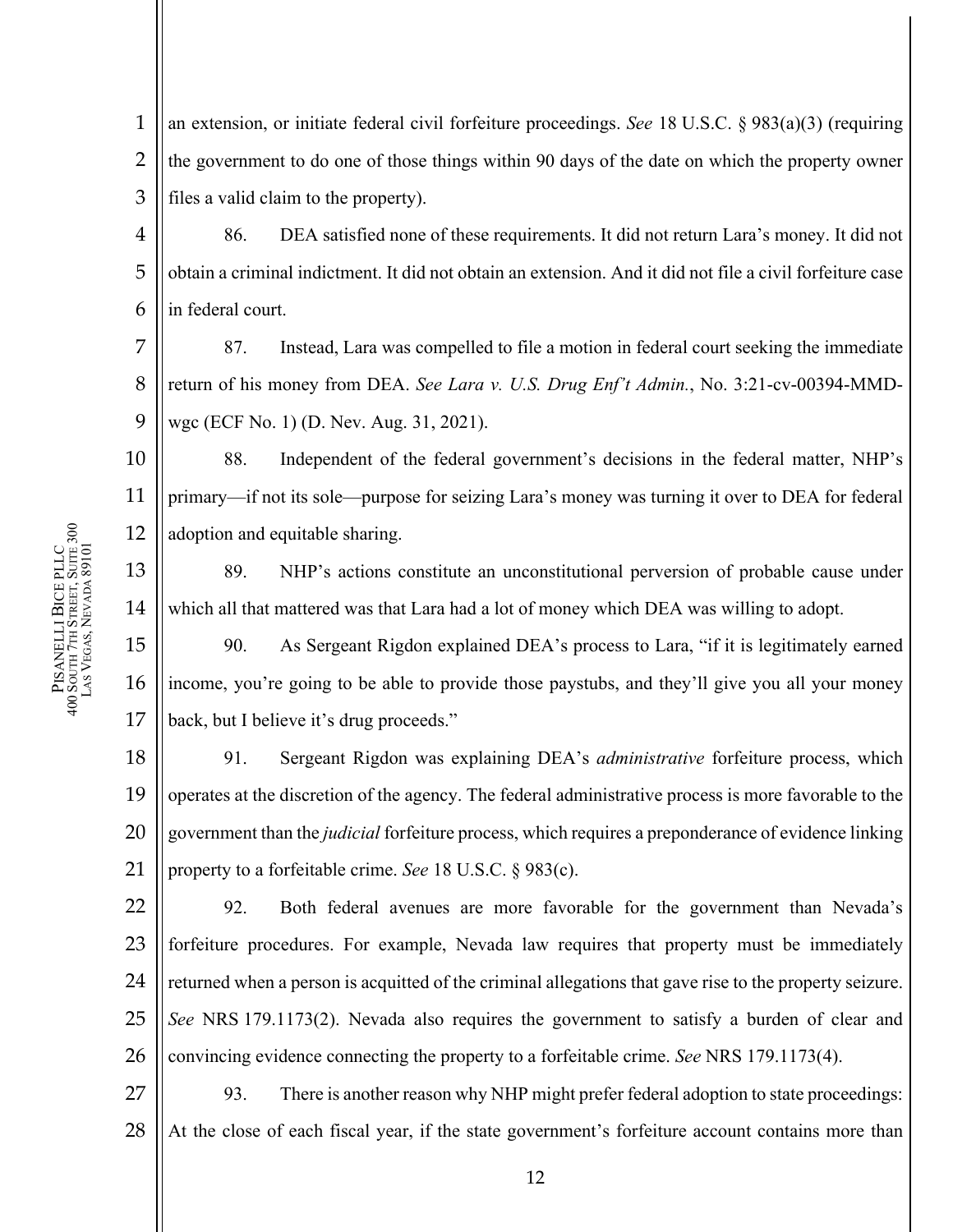12

25

26

27

28

1 2 3 \$100,000, 70 percent of the excess must be given to the school district in the judicial district where the property was seized. *See* NRS 179.1187. By contrast, there is no limit in Nevada law for what state agencies can make through equitable sharing with the federal government.

4 5 6 7 8 9 94. Further incentivizing adoption and equitable sharing, forfeitures under Nevada law "must not be used to pay the ordinary operating expenses of the agency." NRS 179.1187(2)(a). (While there is an exception for proceeds seized through a "task force on narcotics operated by the Department of Public Safety in conjunction with other local or federal law enforcement agencies," NRS 179.1187(3), this exception does not apply where, as here, the federal government instead adopts a seizure carried out by state officers.)

10 11 95. NHP has included anticipated federal equitable-sharing proceeds in its budget in years past and, on information and belief, continues to do so.

# **Unconstitutional Deprivation of Interim Hearing**

13 14 96. NHP has never identified what crime it believes Lara committed and to which his money is traceable.

15 16 17 97. DEA has identified a laundry list of possible statutes, including the general drug forfeiture statute and a collection of customs laws. But, like NHP, DEA has never articulated what specific crime it believes Lara committed and to which his money is traceable.

18 19 98. No police officer—state or federal—has made any sworn statements to the effect that Lara and his money can be connected to a forfeitable crime under Nevada or federal law.

20 21 99. At no point was Lara given an opportunity to contest the seizure before a neutral magistrate.

22 23 24 100. Lara was detained for an unreasonable period—more than 90 minutes—for a traffic stop that began with Trooper Brown wanting to "make sure everything is okay" and "talk to [Lara] about [his] following distance."

- 101. Lara was not ticketed nor issued a warning.
- 102. He was not arrested.
- 103. He has not been charged with any crime.
	- 104. No indictment was requested or returned against him.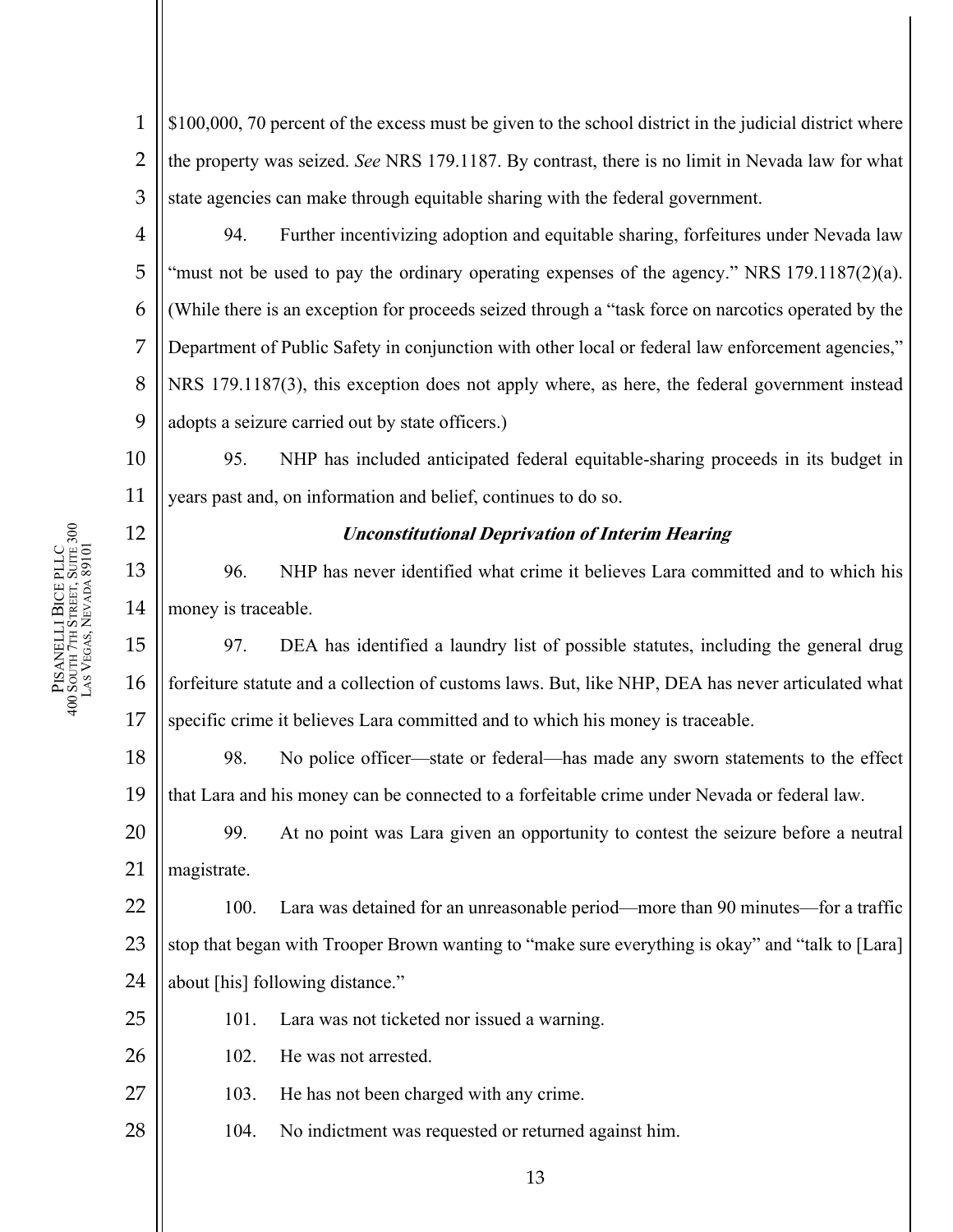105. To the best of his knowledge, Lara has not been so much as investigated by NHP, DEA, or any other law enforcement agency based on a suspicion that he committed a crime.

3 4 5 106. On information and belief, the government's investigation into Lara ended with the seizure of his money. Neither the state nor federal government opened an investigation against him for anything beyond the roadside seizure of his life savings.

6 107. Lara's money was detained for 230 days—from the time of its seizure to the day DEA returned it to him—without the oversight of a neutral magistrate.

108. The risk of erroneous deprivation under these circumstances is extremely high.

9 10 11 12 109. While the seizure of Lara's money was never reasonable, at a minimum it became unreasonable on July 26, 2021, when civil forfeiture became legally impossible. *See* 18 U.S.C. § 983(a)(3)(A)-(B). Still, his money was detained for an additional 73 days until being returned October 7, 2021.

13 14 15 16 17 110. The burden of providing property owners a means of holding an interim hearing before a neutral magistrate is acceptable. Not everyone will want or need an interim hearing. But, as this case illustrates, without some neutral procedure, property owners can be made to wait more than seven months for federal procedures to run their course—a potentially catastrophic burden for the financially insecure.

18 19 111. That six-month (or longer) delay before a person can even begin to defend themselves is a denial of the right to notice and the opportunity to be heard.

20 21 22 112. In cases of federal adoption, at a minimum, it would not be unduly burdensome for Nevada to provide some means of contesting the probable-cause determination of state officers, in state court, before a neutral state magistrate, within 30 days of seizure.

23 24 25 113. A seizure of more than 200 days, without any means of contesting probable cause, carries with it an unacceptable risk of erroneous deprivation of a person's property rights without notice and an opportunity to be heard.

26

**INJURIES TO LARA** 

27 28 114. Lara incorporates the factual allegations in  $\P$  1–113 above as though they were fully set forth here.

1

2

7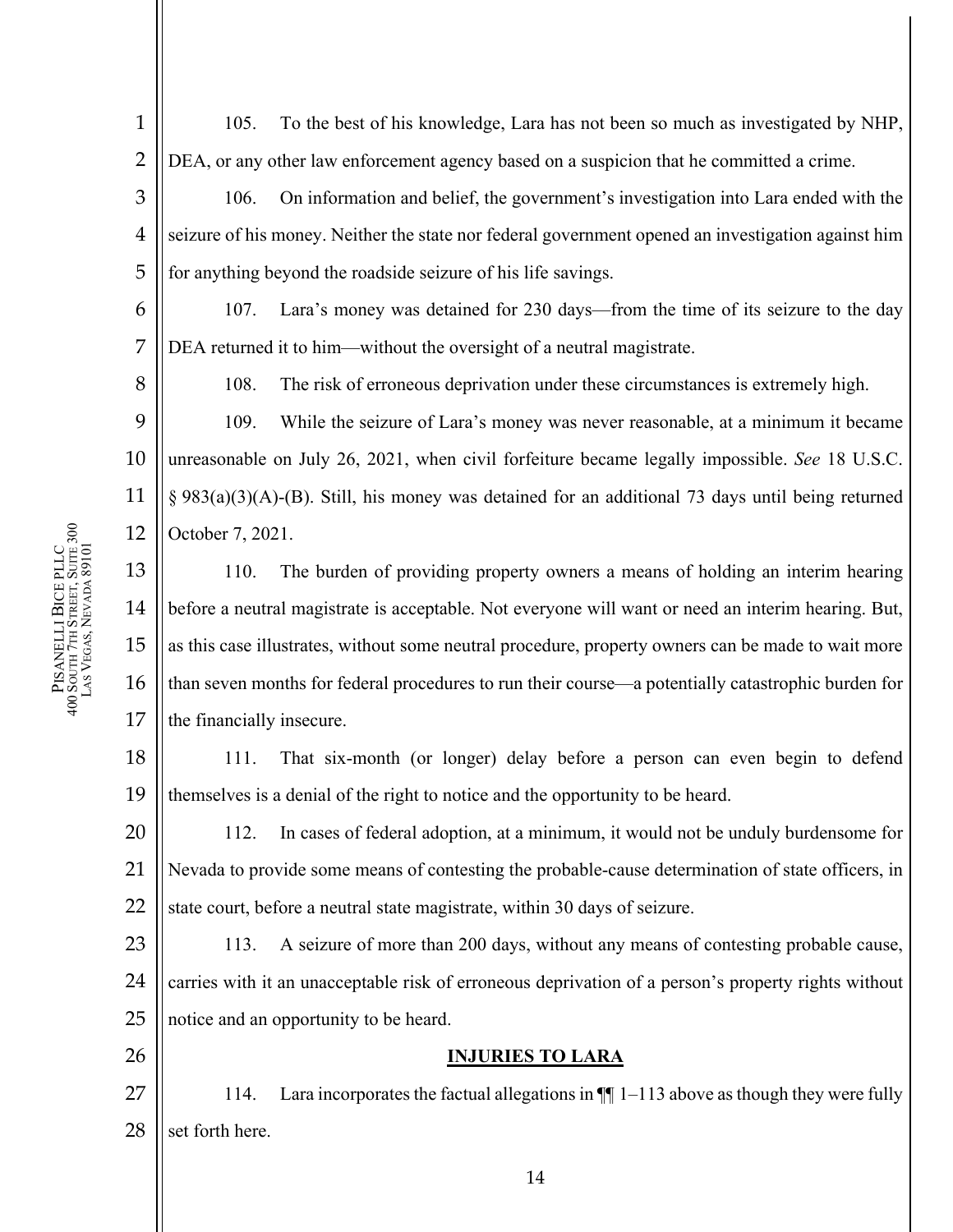1 2 3 115. Lara has suffered several redressable injuries because of the unconstitutional and unauthorized seizure, adoption, and detention of his property. Some of those injuries are in the past and some continue to this day.

4 116. For 230 days, Lara was deprived of all use and enjoyment of his lawfully earned life savings. He was unable to access, spend, or earn interest on the entire amount for the entire time.

6 7 8 117. He was unreasonably detained on the side of the road for more than 90 minutes. At the time, Lara was traveling to visit with his two daughters for the weekend and he was only entitled to one weekend per month with them.

9 10 118. Officers seized 100 percent of his money, leaving Lara with only a few dollars in his wallet and a debit card. (Lara has no credit cards.)

14 119. Because he keeps very little money in the bank, Lara contacted his brother and persuaded him to wire \$1,000. Picking up this money took Lara out of his way, took additional time away from his weekend with his daughters, and required him to burden a family member with the inconvenience and expense of wiring money unexpectedly.

15 16 17 18 19 120. In the months after the seizure, Lara continued to shop for a home appropriate for him and his two daughters in both Lubbock and Chico. His search was impeded by the fact that his life savings remained in legal limbo. During this period, he lost the opportunity to make an offer on several suitable houses for sale. He also had to take valuable time away from his homebuying search to address the seizure of his money.

20 21 121. Recently, Lara rented an apartment in Chico temporarily so that he can be close to his daughters while continuing to shop for a suitable house.

22 23 24 25 26 27 122. Lara has been at times anxious, ashamed, and depressed over the seizure of his money. He has lost sleep and struggled to process what happened to him. He did not believe that anything like this could happen in America. He had no idea that his money could be taken from him based on such a flimsy justification and held, without charge or hearing, for the better part of a year. Nor did he believe that an innocent person could go through such an ordeal and, when the deadline to return his property arrived, still not get his money back.

28

PISANELLI BICE PLLC 400 SOUTH 7TH STREET, SUITE 300 PISANELLI BICE PLLC<br>400 South 7th Street, Suite 300<br>Las Vegas, Nevada 89101 VEGAS, NEVADA 89101

5

11

12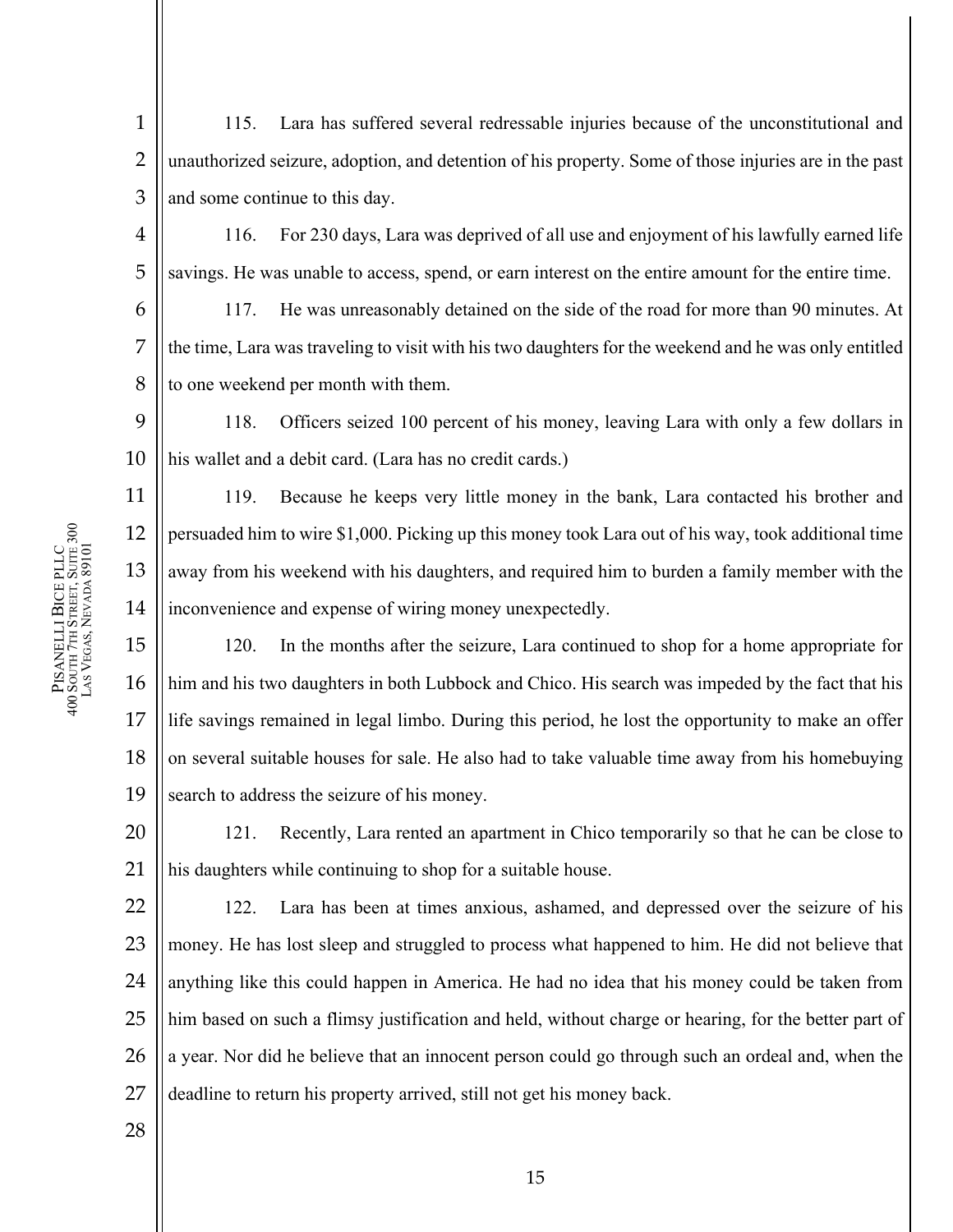16 1 2 3 4 5 6 7 8 9 10 11 12 13 14 15 16 17 18 19 20 21 22 23 24 25 26 27 28 123. Lara had to find and retain lawyers to assist him in getting his money back. He had to work with those lawyers to prepare a federal motion and this complaint. To enforce his legal rights in this way, Lara had to take time away from his children, his home search, and his job search. 124. No one from NHP contacted Lara during the 230 days his money was seized, nor has anyone from NHP contacted him since. 125. Despite DEA's obligation to return Lara's money "promptly," NHP did nothing to ensure that happened. 126. Although NHP officers seized Lara's money while carrying out their duties under Nevada law, Lara was forced to communicate with DEA and contend with the bureaucracy of the federal government. 127. By turning Lara's property over to federal authorities, NHP deprived him of the comparatively robust protections of Nevada civil forfeiture law, including a higher burden of proof (clear and convincing evidence) than under federal law (preponderance of evidence). 128. After NHP's seizure of Lara's money, DEA did not release the money for 230 days. 129. Based on the five claims for relief that follow, this Court can and should remedy each of the injuries above (and any others Lara may later show). **FIRST CLAIM FOR RELIEF NHP has No Statutory Authority to Participate in Federal Equitable Sharing (Declaratory & Injunctive Relief)**  130. Plaintiff incorporates the factual allegations in  $\P$  1–129 above as though they were fully set forth here. 131. NHP's participation in federal adoption and equitable sharing is ultra vires because it is not authorized by state law. 132. The power to seize and forfeit property in Nevada arises from Title 14, Chapter 179 of the Nevada Revised Statutes. 133. Specifically, "property is subject to seizure and forfeiture" when it is believed to be "proceeds attributable to the commission or attempted commission of any felony" related to drugs or several other state offenses. NRS 179.1164(1).

PISANELLI BICE PLLC 400 SOUTH 7TH STREET, SUITE 300 PISANELLI BICE PLLC<br>400 South 7th Street, Suite 300<br>Las Vegas, Nevada 89101 VEGAS, NEVADA 89101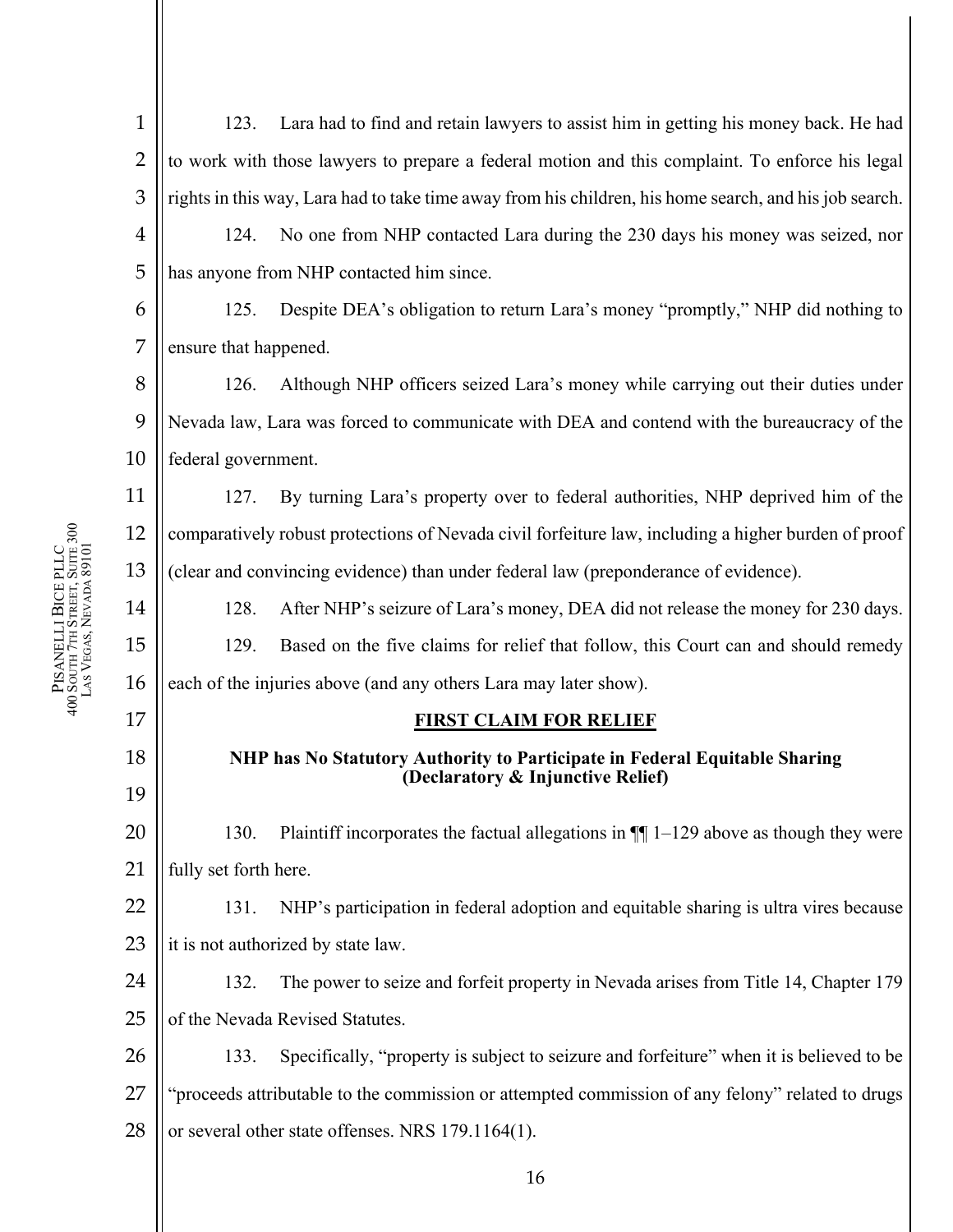| $\mathbf{1}$   | 134.                                                                                                                     | Chapter 179 lays out a detailed process for how law enforcement must handle seized                   |  |  |
|----------------|--------------------------------------------------------------------------------------------------------------------------|------------------------------------------------------------------------------------------------------|--|--|
| $\overline{2}$ | property.                                                                                                                |                                                                                                      |  |  |
| $\mathfrak{Z}$ | 135.                                                                                                                     | No provision adopted by Nevada's Legislature under Chapter 179 or any other                          |  |  |
| $\overline{4}$ |                                                                                                                          | provision in Nevada's Revised Statutes authorizes law enforcement to simply turn seized property     |  |  |
| 5              |                                                                                                                          | over to federal law enforcement for adoption and equitable sharing.                                  |  |  |
| 6              | 136.                                                                                                                     | On information and belief, no other provision of Nevada law specifically authorizes                  |  |  |
| $\overline{7}$ | state law enforcement to turn seized property over to federal law enforcement for adoption and                           |                                                                                                      |  |  |
| $8\,$          | equitable sharing.                                                                                                       |                                                                                                      |  |  |
| 9              | 137.                                                                                                                     | As a result, each time Nevada law enforcement acts as NHP did here—seize a                           |  |  |
| 10             |                                                                                                                          | person's property for the purpose of federal adoption—it acts ultra vires and unlawfully.            |  |  |
| 11             | 138.                                                                                                                     | As a direct and proximate result of NHP's ultra vires acts, Lara's property was                      |  |  |
| 12             |                                                                                                                          | unlawfully seized and he has been injured by the following constitutional violations and torts.      |  |  |
| 13             | <b>SECOND CLAIM FOR RELIEF</b>                                                                                           |                                                                                                      |  |  |
| 14             | Nevada's Due Process Clause Prohibits Seizures Motivated by Financial Self-Interest<br>(Declaratory & Injunctive Relief) |                                                                                                      |  |  |
| 15             |                                                                                                                          |                                                                                                      |  |  |
|                |                                                                                                                          |                                                                                                      |  |  |
| 16             | 139.                                                                                                                     | Plaintiff incorporates the factual allegations in $\P$ 1–138 above as though they were               |  |  |
| 17             | fully set forth here.                                                                                                    |                                                                                                      |  |  |
| 18             | 140.                                                                                                                     | Even if NHP were statutorily authorized to participate in federal adoption and                       |  |  |
| 19             |                                                                                                                          | equitable sharing—which it is not—the Due Process protections of Nevada's Constitution prohibit      |  |  |
| 20             | participation.                                                                                                           |                                                                                                      |  |  |
| 21             | 141.                                                                                                                     | Nevada's Constitution guarantees that "[n]o person shall be deprived of                              |  |  |
| 22             |                                                                                                                          | property, without due process of law." Nev. Const. art. I, § 8, cl. 2                                |  |  |
| 23             | 142.                                                                                                                     | On information and belief, NHP's policy and practice is to retain, for its own use,                  |  |  |
| 24             |                                                                                                                          | all proceeds generated by seizing property under state law and turning it over for federal adoption  |  |  |
| 25             | and equitable sharing.                                                                                                   |                                                                                                      |  |  |
| 26             | 143.                                                                                                                     | This policy and practice creates a personal and institutional interest, financial and                |  |  |
| 27             |                                                                                                                          | otherwise, into the decision to seize property that brings irrelevant and impermissible factors into |  |  |
| 28             |                                                                                                                          |                                                                                                      |  |  |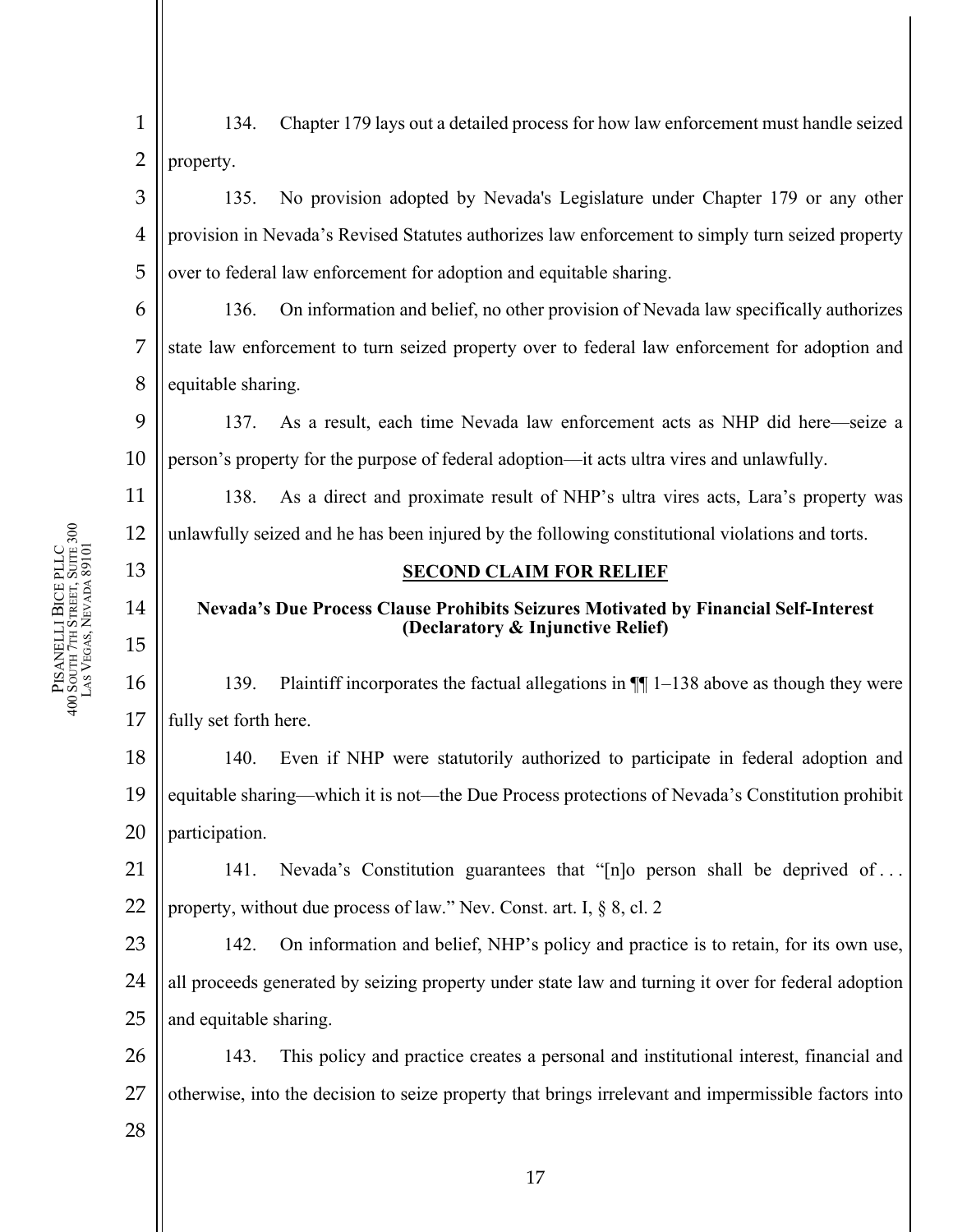16

17

18

27

28

1 2 the investigative process and thereby creates actual bias, the potential for bias, and/or the appearance of bias.

3 4 5 144. The NHP officers who investigate cases and seize property for adoption also benefit from equitable sharing proceeds, which are used to pay police salaries and to pay for equipment and facilities used by NHP.

6 7 8 145. As a direct and proximate result of NHP's policy and practice of seizing property for adoption and retaining equitable sharing proceeds, Plaintiff suffered injury to his constitutional rights, including the unreasonable seizure of his property for the better part of a year.

9 10 146. Even if NHP has no wider policy and practice, the seizure in this case was motivated by constitutionally impermissible self-interest on the part of NHP.

11 12 13 14 15 147. As a direct and proximate result of NHP's policy and practice of seizing property for the purpose of federal adoption and equitable sharing (or the decision to seize Lara's property for that purpose), Lara has been denied due process in violation of Nevada's Constitution by having his property seized, without probable cause, by persons with a direct financial incentive in the forfeiture of his money.

# **THIRD CLAIM FOR RELIEF**

## **The Seizure of Lara's Money Lacked Probable Cause (Monetary & Declaratory Relief)**

19 20 148. Plaintiff incorporates the factual allegations in  $\P$  1–147 above as though they were fully set forth here.

21 22 23 149. The Nevada Constitution guarantees that "[t]he right of the people to be secure in their . . . effects against unreasonable seizures and searches shall not be violated; and no warrant shall issue but on probable cause . . . ." Nev. Const. art. I, § 18.

24 25 26 150. Nevada law enforcement officers unreasonably seized Lara's money, without a warrant or probable cause to believe there was a real connection between the money and criminal activity.

- 151. Carrying cash is not a crime.
- 152. Distrusting banks is not a crime.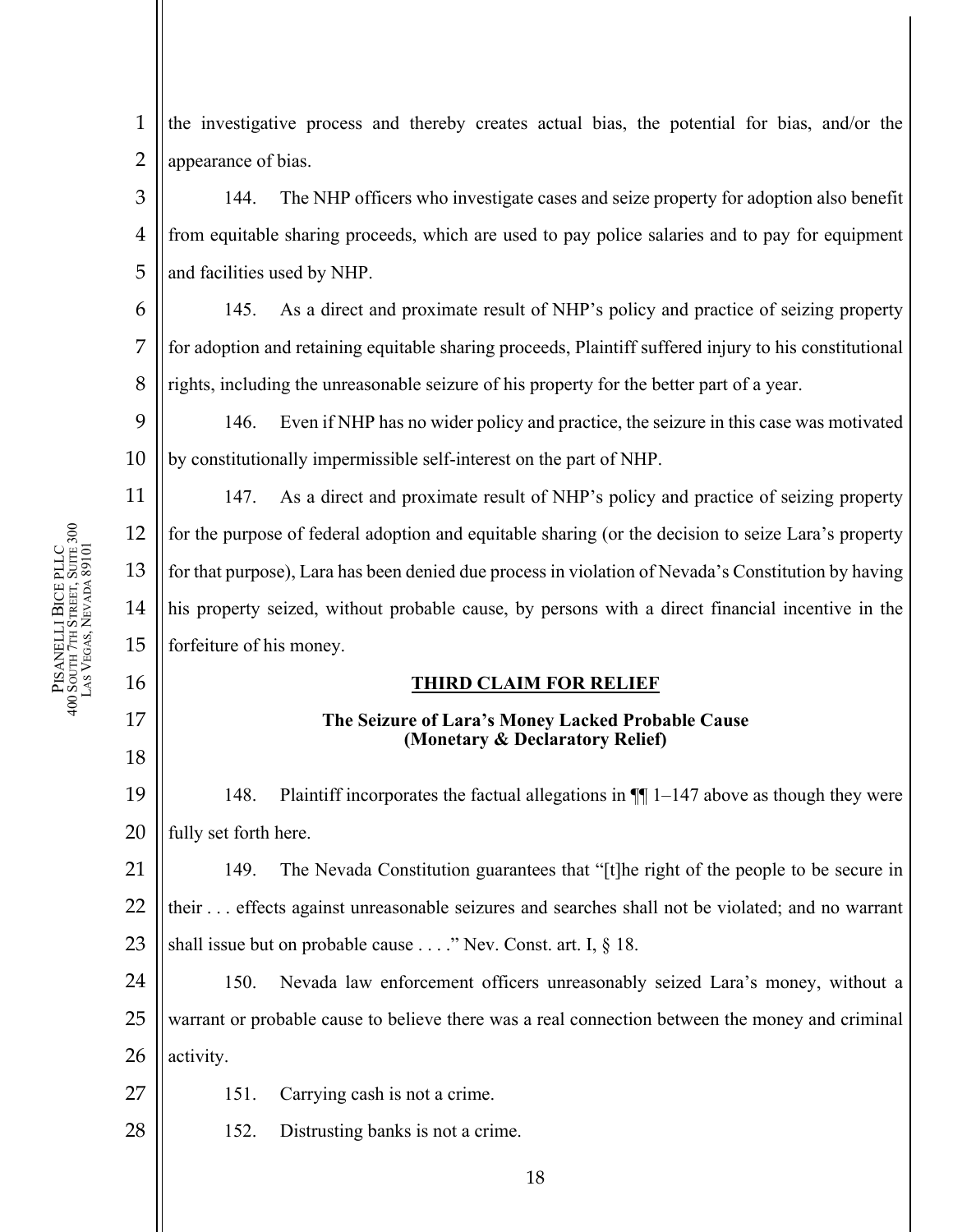- 1 2 153. None of what the officers repeatedly called Lara's "odd" behavior—for example, driving below the speed limit and carrying a large amount of cash—amounts to a crime.
- 3 4 154. At the time of seizure, Nevada law enforcement officers had no evidence connecting Lara's money to criminal behavior other than a manufactured dog alert.
- 5 6 155. Lara questions the reliability of the dog alert, given how the procedure was carried out by Sergeant Rigdon and Trooper Brown.

7 8 9 10 11 156. In any event, the financial incentive to seize Lara's money factored in even before the sergeant-in-charge performed any investigation. Well before the dog alert, Sergeant Rigdon discussed with DEA Agent Shane Murray how adoption would be "no issue" because "it's too easy to do an adoption." Sergeant Rigdon told Murray: "I'll text you the money count after we get it." Agent Murray responded that he would "look for the adoption."

12 13 14 15 16 157. Nevada's forfeiture procedures are generally more protective of property rights than federal procedures. For example, if NHP had seized Lara's property and turned it over to state prosecutors, they would have been required to show by clear and convincing evidence that the money was connected to a crime. *See* NRS 179.1173(4). By contrast, federal law only requires a preponderance of evidence. *See* 18 U.S.C. § 983(c).

17 18 19 158. On information and belief, there are no limits on the amount of money NHP can earn through federal adoption and equitable sharing and comparatively fewer restrictions on what NHP can spend that money on. *Compare* NRS 179.1187(2)(a) *with* NRS 179.1187(3).

20 21 22 23 159. Had this forfeiture been conducted under state procedures, there would have been limits on how much NHP could have earned and what it could have spent the money on. Nevada law requires that at the close of each fiscal year, 70 percent of any forfeiture account balance greater than \$100,000 must be turned over to public schools.

- 24 25 160. The seizure in this case would not have taken place but for the prospect of federal adoption and equitable sharing of the proceeds.
- 26 27 161. Under these circumstances, NHP has every incentive to turn roadside seizures (especially marginal ones such as this) over to DEA. The federal procedures are comparatively
- 28

PISANELLI BICE PLLC 400 SOUTH 7TH STREET, SUITE 300 PISANELLI BICE PLLC<br>400 South 7th Street, Suite 300<br>Las Vegas, Nevada 89101 VEGAS, NEVADA 89101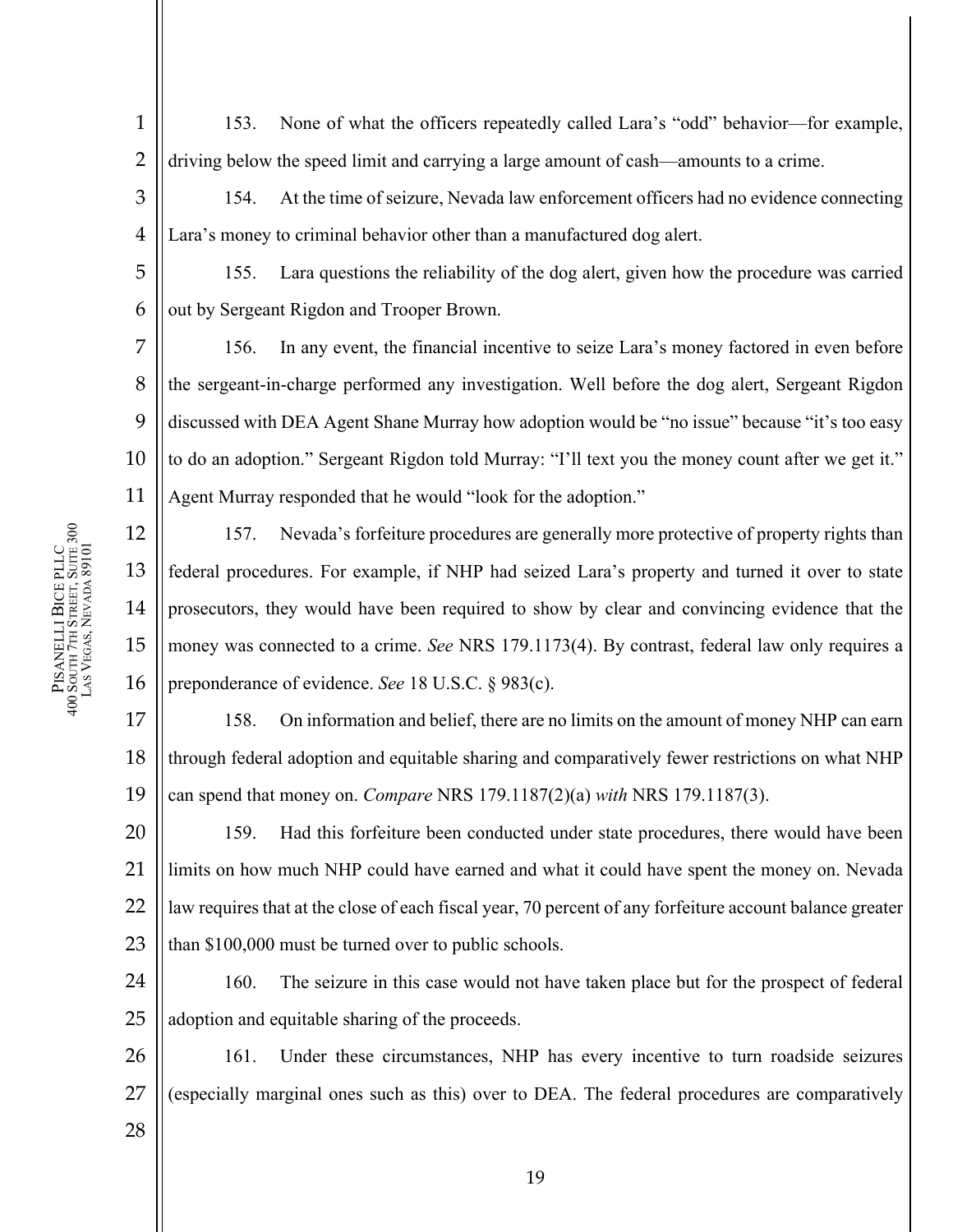8

9

10

11

12

1 2 advantageous to law enforcement. DEA would do 100 percent of the investigative work. DOJ would do 100 percent of the legal work. And NHP would get 80 percent of the proceeds.

3 4 162. The decision to seize Lara's money was intended to take advantage of the comparatively government-friendly procedures available under federal law.

5 6 7 163. As a direct and proximate cause of NHP's unreasonable seizure lacking probable cause, Lara was deprived of his money for over seven months and suffered the other injuries outlined above.

### **FOURTH CLAIM FOR RELIEF**

### **Due Process Requires a Prompt, Post-Seizure Hearing Before a Neutral Magistrate (Monetary, Declaratory, & Injunctive Relief)**

164. Plaintiff incorporates the factual allegations in  $\P$ [ 1–163 above as though they were fully set forth here.

13 14 165. Sometime during the more than 200 days between the seizure and the return of his money, Lara was entitled to a prompt, post-seizure hearing before a neutral magistrate.

15 16 17 18 19 20 166. The Nevada Constitution guarantees that "[n]o person shall be deprived of . . . property, without due process of law." Nev. Const. art. I, § 8, cl. 2. It also provides that "[a]ll men are by Nature free and equal and have certain inalienable rights among which are . . . Acquiring, Possessing and Protecting property and pursuing and obtaining safety and happiness." *Id.* art. I, § 1. 167. Together, these state constitutional guarantees provide a greater degree of protection when the state—rather than the federal—government seizes a person's property.

21 22 168. Sections 1 and 8 require that property owners have access to an interim hearing before a neutral magistrate when, as here, the government deprives a person of their life savings.

23 24 25 169. In most cases, due process requires an interim hearing within 30 days of seizure. This is especially true when, as here, the seizure is likely to have a major impact on a person's life and finances.

26 27 28 170. As a direct and proximate cause of the lack of a prompt, post-seizure hearing, Plaintiff's constitutional rights were violated and his money was detained for longer than it would have been if he had a means of contesting probable cause.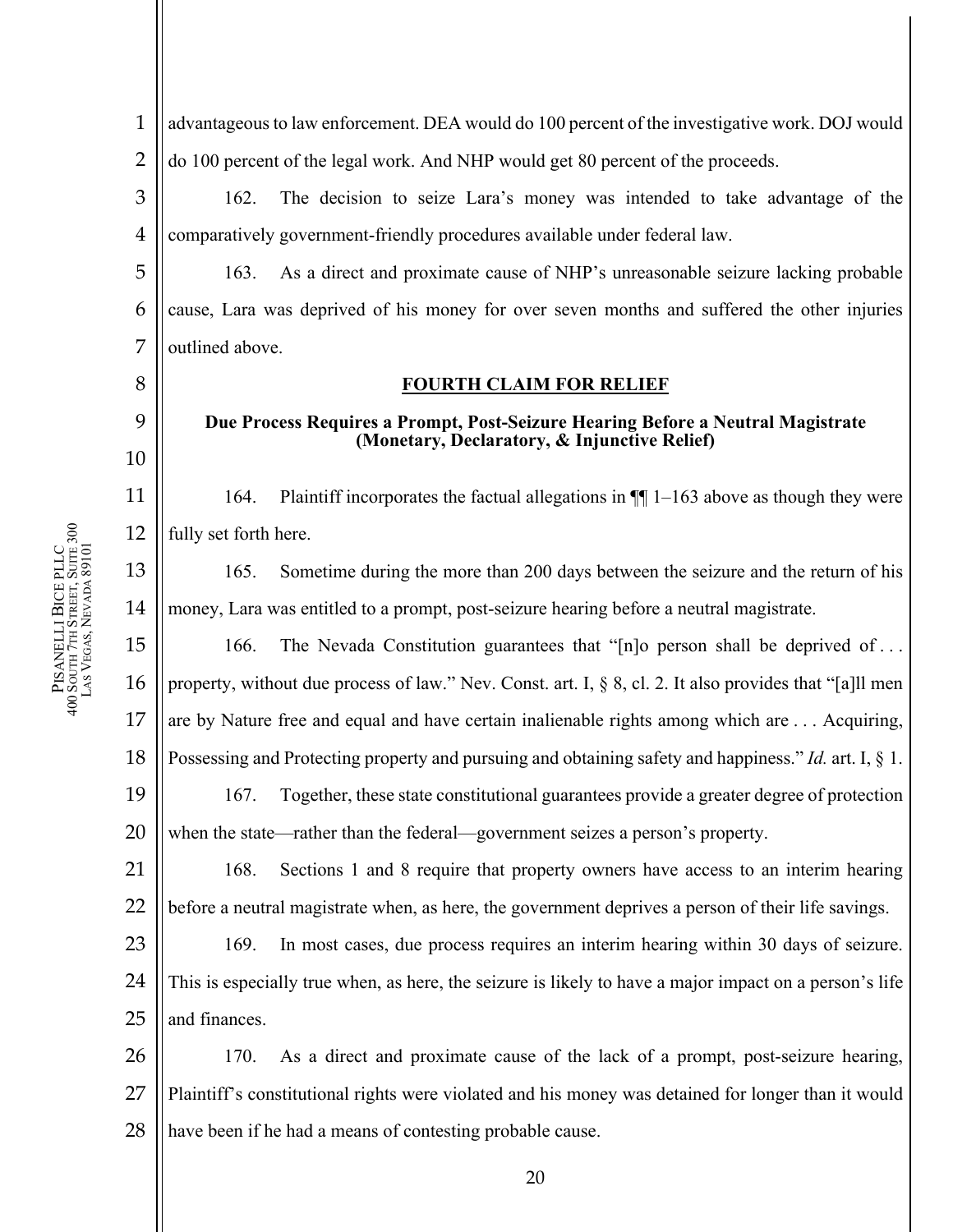| 1              | <b>FIFTH CLAIM FOR RELIEF</b>                                                                          |  |  |  |
|----------------|--------------------------------------------------------------------------------------------------------|--|--|--|
| $\overline{2}$ | Conversion                                                                                             |  |  |  |
| 3              | (Declaratory & Monetary Relief)                                                                        |  |  |  |
| 4              | Plaintiff incorporates the factual allegations in $\P$ 1–170 above as though they were<br>171.         |  |  |  |
| 5              | fully set forth here.                                                                                  |  |  |  |
| 6              | The tort of conversion is "a distinct act of dominion wrongfully exerted over<br>172.                  |  |  |  |
| 7              | another's personal property in denial of, or inconsistent with his title or rights therein or in       |  |  |  |
| 8              | derogation, exclusion, or defiance of such title or rights." M.C. Multi-Fam. Dev., L.L.C. v. Crestdale |  |  |  |
| 9              | Associates, Ltd., 193 P.3d 536, 542 (Nev. 2008) (internal quotations omitted). Conversion "is an       |  |  |  |
| 10             | act of general intent, which does not require wrongful intent and is not excused by care, good faith,  |  |  |  |
| 11             | or lack of knowledge." <i>Id.</i> at 542–43.                                                           |  |  |  |
| 12             | Defendants committed conversion by ordering the seizure of Lara's money and its<br>173.                |  |  |  |
| 13             | deposit into a bank account controlled by Defendants.                                                  |  |  |  |
| 14             | Defendants' tortious actions were wrongful and unreasonable, as well as<br>174.                        |  |  |  |
| 15             | unconstitutional, and they effectively stole Lara's money for the better part of a year.               |  |  |  |
| 16             | Defendants' tortious actions deprived Lara of his sole right to use and enjoy his life<br>175.         |  |  |  |
| 17             | savings for the better part of a year.                                                                 |  |  |  |
| 18             | Turning over Lara's money to DEA without meaningful supervision by NHP caused<br>176.                  |  |  |  |
| 19             | the money to be wrongfully held by DEA. And if the wrongfulness of DEA's 230-day detention of          |  |  |  |
| 20             | Lara's money was not apparent from day one, it certainly became apparent 150 days later, when          |  |  |  |
| 21             | DEA lost any legal right to continue holding the money.                                                |  |  |  |
| 22             | Defendants willfully and knowingly intended to deprive Lara of the use and<br>177.                     |  |  |  |
| 23             | enjoyment of his money pending a federal investigation in which they took no part and over which       |  |  |  |
| 24             | they conducted no oversight.                                                                           |  |  |  |
| 25             | Defendants willfully seized Lara's money in an unconstitutional manner and for the<br>178.             |  |  |  |
| 26             | primary—if not the sole—reason of participating in the federal equitable sharing program.              |  |  |  |
| 27             | Even if Defendants exercised care and good faith in seizing Lara's property (and<br>179.               |  |  |  |
| 28             | they did not), care and good faith do not excuse their willful acts.                                   |  |  |  |
|                |                                                                                                        |  |  |  |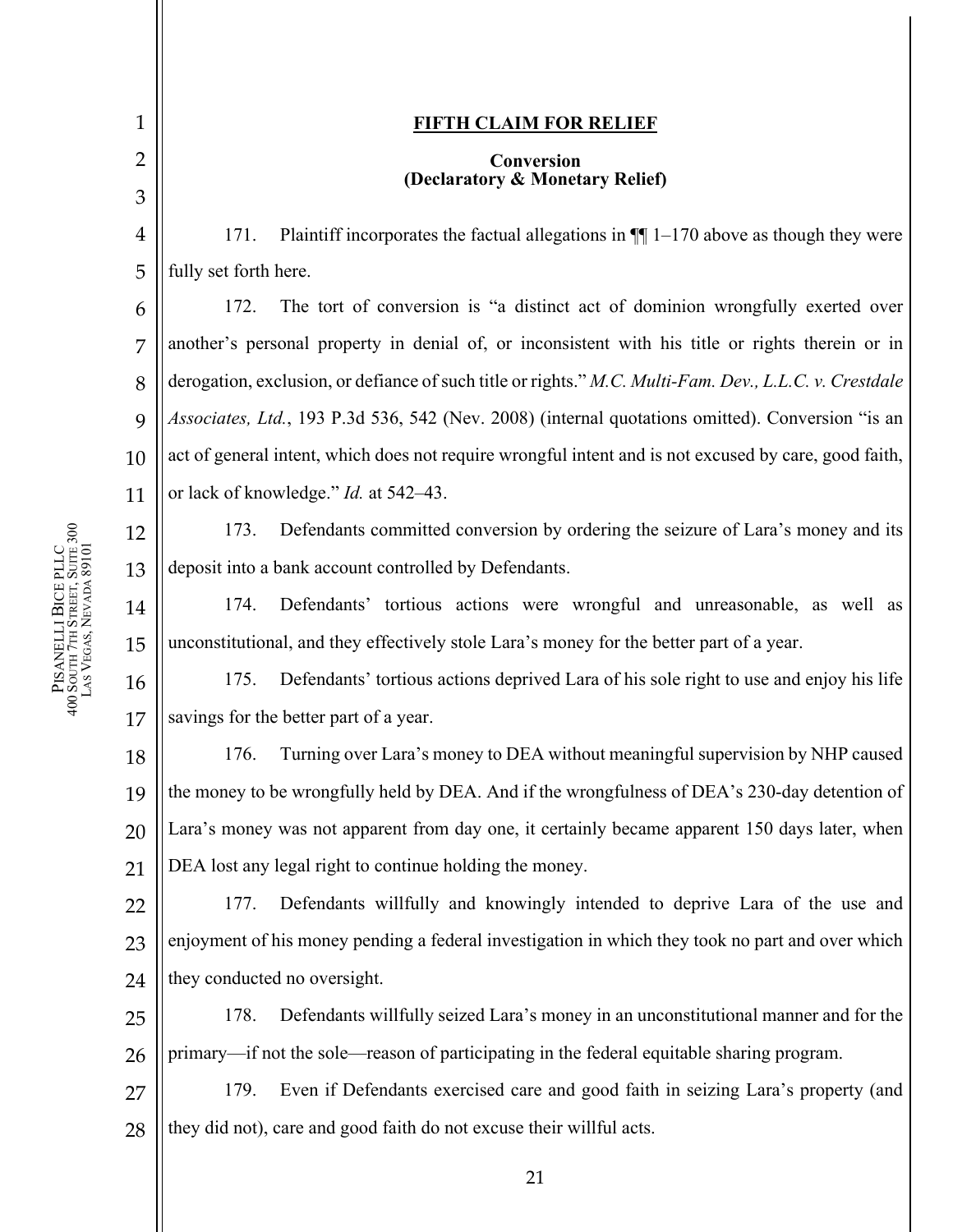| $\mathbf{1}$   | Even if Defendants exercised care and good faith in overseeing DEA's detention of<br>180. |                |                                                                                    |  |  |
|----------------|-------------------------------------------------------------------------------------------|----------------|------------------------------------------------------------------------------------|--|--|
| $\overline{2}$ | Lara's money (and they did not), care and good faith do not excuse their willful acts.    |                |                                                                                    |  |  |
| 3              | Even if Defendants did not know about the illegality of their seizure of Lara's<br>181.   |                |                                                                                    |  |  |
| $\overline{4}$ | property, that lack of knowledge does not excuse their willful acts.                      |                |                                                                                    |  |  |
| 5              | Even if Defendants did not know about the illegality of DEA's continued detention<br>182. |                |                                                                                    |  |  |
| 6              | of Lara's property, that lack of knowledge does not excuse their willful acts.            |                |                                                                                    |  |  |
| 7              |                                                                                           |                | <b>PRAYER FOR RELIEF</b>                                                           |  |  |
| 8              | WHEREFORE, Plaintiff Stephen Lara prays for judgment as follows:                          |                |                                                                                    |  |  |
| 9              | 1.                                                                                        |                | For one or more declaratory judgments as set forth above, specifically:            |  |  |
| 10             |                                                                                           | a.             | That the Nevada Highway Patrol's participation in federal adoption and             |  |  |
| 11             |                                                                                           |                | equitable sharing is ultra vires;                                                  |  |  |
| 12             |                                                                                           | b.             | That the Nevada Highway Patrol's participation in federal adoption and             |  |  |
| 13             |                                                                                           |                | equitable sharing violates the due process guarantee of Article I, § 8, cl. 2 of   |  |  |
| 14             |                                                                                           |                | the Nevada Constitution;                                                           |  |  |
| 15             |                                                                                           | $\mathbf{c}$ . | That the seizure of Plaintiff's property on February 19, 2021, lacked              |  |  |
| 16             |                                                                                           |                | probable cause and therefore violated Article I, § 18 of the Nevada                |  |  |
| 17             |                                                                                           |                | Constitution;                                                                      |  |  |
| 18             |                                                                                           | d.             | That the due process guarantee of Article I, $\S$ 8, cl. 2 requires the state to   |  |  |
| 19             |                                                                                           |                | provide a means of contesting probable cause to seize property, before a           |  |  |
| 20             |                                                                                           |                | neutral magistrate, within 30 days of a seizure;                                   |  |  |
| 21             |                                                                                           | e.             | That Plaintiff was denied due process of law under Article I, $\S$ 8, cl. 2 of the |  |  |
| 22             |                                                                                           |                | Nevada Constitution because he was not given a means of contesting                 |  |  |
| 23             |                                                                                           |                | probable cause to seize his property, before a neutral magistrate, for over        |  |  |
| 24             |                                                                                           |                | seven months; and                                                                  |  |  |
| 25             |                                                                                           | f.             | That Defendants committed the tort of conversion under Nevada law both             |  |  |
| 26             |                                                                                           |                | when they seized Lara's money without justification and when they failed to        |  |  |
| 27             |                                                                                           |                | exercise control and oversight of the money while in the custody of DEA.           |  |  |
| 28             |                                                                                           |                |                                                                                    |  |  |
|                |                                                                                           |                | 22                                                                                 |  |  |

 $\parallel$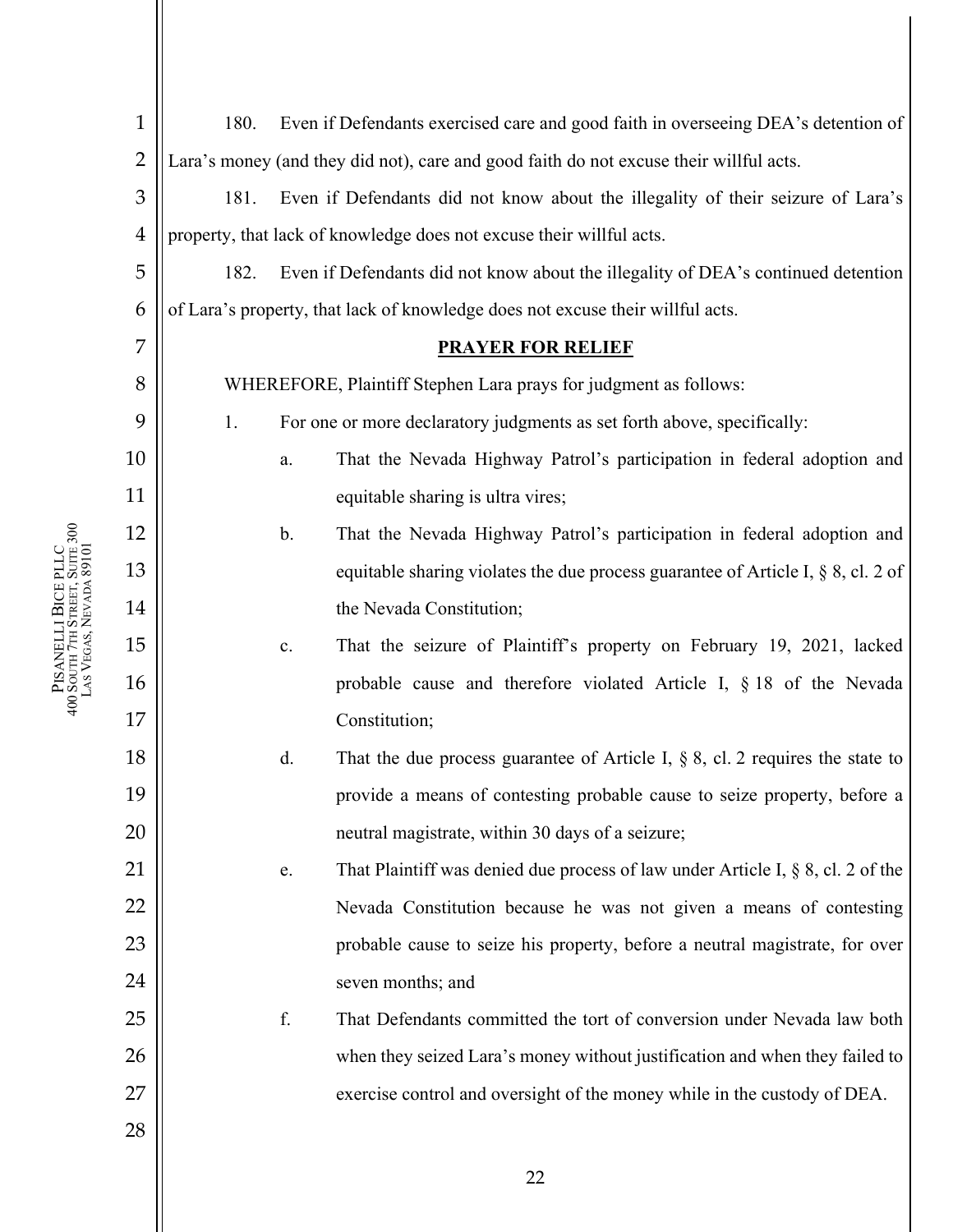| $\mathbf{1}$   | 2.                                                                                                | For a preliminary and permanent injunctive relief prohibiting Defendants from         |  |  |  |  |
|----------------|---------------------------------------------------------------------------------------------------|---------------------------------------------------------------------------------------|--|--|--|--|
| $\overline{2}$ | participating in federal equitable sharing and requiring an interim hearing to determine probable |                                                                                       |  |  |  |  |
| 3              | cause within 30 days of the date of seizure;                                                      |                                                                                       |  |  |  |  |
| 4              | For an award of compensatory damages (to be measured in discovery) for the<br>3.                  |                                                                                       |  |  |  |  |
| 5              | economic injuries Plaintiff has suffered due to Defendants' above-described violations of the     |                                                                                       |  |  |  |  |
| 6              | Nevada Constitution and Nevada law;                                                               |                                                                                       |  |  |  |  |
| 7              | For an award of \$1 in nominal damages based on Defendants' above-described<br>4.                 |                                                                                       |  |  |  |  |
| 8              | violations of the Nevada Constitution and Nevada law;                                             |                                                                                       |  |  |  |  |
| 9              | 5.                                                                                                | For an award of reasonable attorneys' fees and costs as provided by law; and          |  |  |  |  |
| 10             | 6.                                                                                                | Such further relief as this Court deems just and proper.                              |  |  |  |  |
| 11             | <b>Affirmation Pursuant to NRS 239B.030</b>                                                       |                                                                                       |  |  |  |  |
| 12             | The undersigned does hereby affirm that the preceding document, Amended Complaint,                |                                                                                       |  |  |  |  |
| 13             | filed in case number CV21-01595, does not contain the personal information of any person.         |                                                                                       |  |  |  |  |
| 14             | Dated: February 1, 2022.                                                                          |                                                                                       |  |  |  |  |
| 15             |                                                                                                   | By: $\frac{s}{\text{N}}$ Wesley Hottot<br>Wesley Hottot, Esq. (admitted pro hac vice) |  |  |  |  |
| 16             |                                                                                                   | <b>INSTITUTE FOR JUSTICE</b>                                                          |  |  |  |  |
| 17             | 600 University Street, Suite 1730<br>Seattle, Washington 98101                                    |                                                                                       |  |  |  |  |
| 18             |                                                                                                   | Benjamin A. Field, Esq. (admitted pro hac vice)                                       |  |  |  |  |
| 19             | <b>INSTITUTE FOR JUSTICE</b><br>901 North Glebe Road, Suite 900                                   |                                                                                       |  |  |  |  |
| 20             | Arlington, Virginia 22203                                                                         |                                                                                       |  |  |  |  |
| 21             |                                                                                                   | Jordan T. Smith, Esq., NV Bar No. 12097                                               |  |  |  |  |
| 22             |                                                                                                   | John A. Fortin, Esq., NV Bar No. 15221<br>PISANELLI BICE PLLC                         |  |  |  |  |
| 23             |                                                                                                   | 400 South 7th Street, Suite 300<br>Las Vegas, Nevada 89101                            |  |  |  |  |
| 24             |                                                                                                   |                                                                                       |  |  |  |  |
| 25             |                                                                                                   | <b>Attorneys for Plaintiff</b>                                                        |  |  |  |  |
| 26             |                                                                                                   |                                                                                       |  |  |  |  |
| 27             |                                                                                                   |                                                                                       |  |  |  |  |
| 28             |                                                                                                   |                                                                                       |  |  |  |  |
|                |                                                                                                   |                                                                                       |  |  |  |  |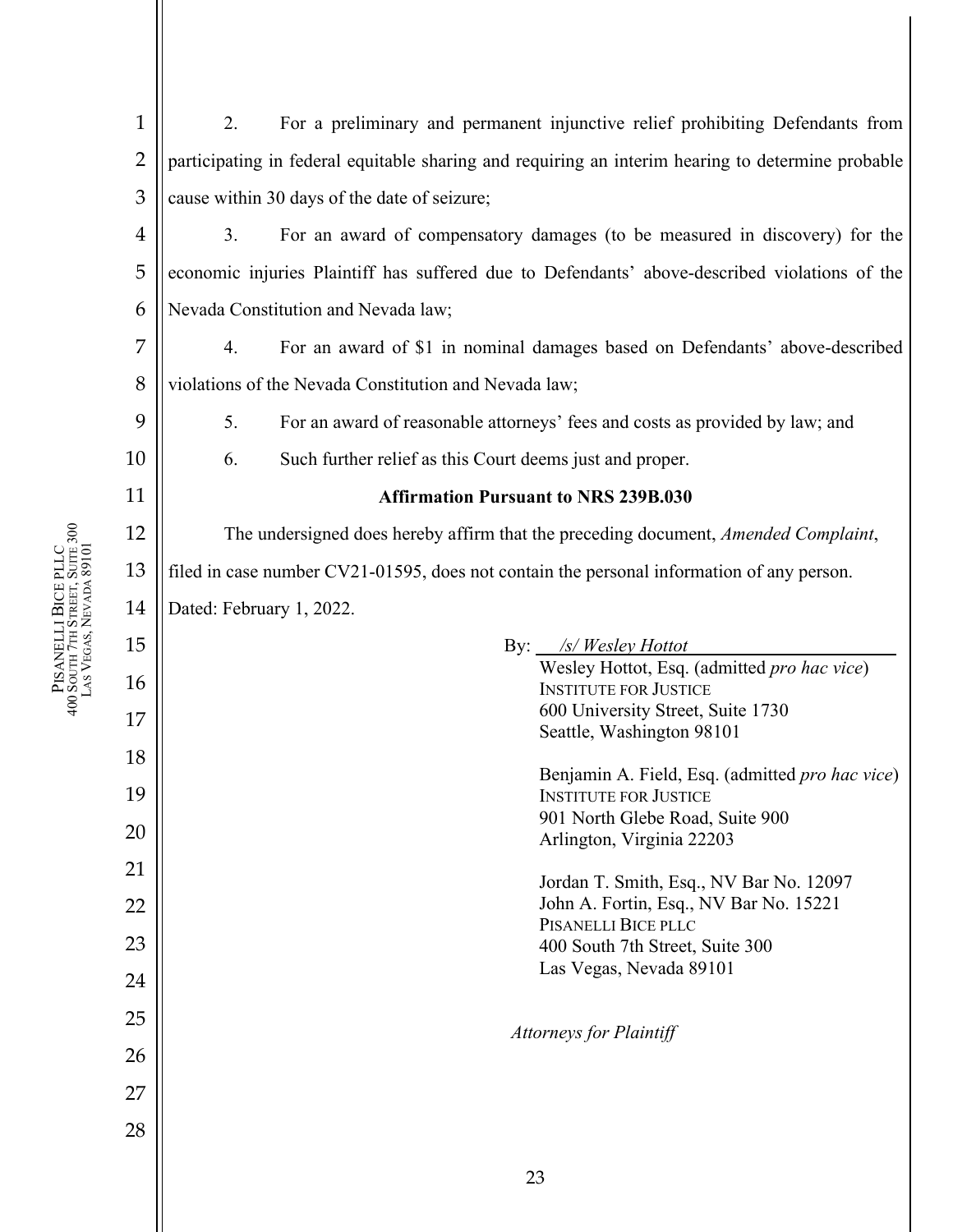| $\mathbf{1}$   | <b>CERTIFICATE OF SERVICE</b>                                                              |  |  |  |  |  |
|----------------|--------------------------------------------------------------------------------------------|--|--|--|--|--|
| $\overline{2}$ | I hereby certify that on this February 1, 2022, I caused to be served via the Court's e-   |  |  |  |  |  |
| $\mathfrak{Z}$ | filing/e-service system a true and correct copy of the foregoing Amended Complaint to the  |  |  |  |  |  |
| $\overline{4}$ | following:                                                                                 |  |  |  |  |  |
| 5              | Aaron D. Ford, Attorney General                                                            |  |  |  |  |  |
| 6              | Nathan L. Hastings, Sr. Deputy Attorney General<br>Kathleen Brady, Deputy Attorney General |  |  |  |  |  |
| 7              | State of Nevada                                                                            |  |  |  |  |  |
| 8              | Office of the Attorney General<br>555 Wright Way                                           |  |  |  |  |  |
| 9              | Carson City, NV 89711                                                                      |  |  |  |  |  |
| 10             | /s/ Wesley Hottot                                                                          |  |  |  |  |  |
| 11             |                                                                                            |  |  |  |  |  |
| 12             |                                                                                            |  |  |  |  |  |
| 13             |                                                                                            |  |  |  |  |  |
| 14             |                                                                                            |  |  |  |  |  |
| 15             |                                                                                            |  |  |  |  |  |
| 16             |                                                                                            |  |  |  |  |  |
| 17             |                                                                                            |  |  |  |  |  |
| 18             |                                                                                            |  |  |  |  |  |
| 19             |                                                                                            |  |  |  |  |  |
| $20\,$<br>21   |                                                                                            |  |  |  |  |  |
| 22             |                                                                                            |  |  |  |  |  |
| 23             |                                                                                            |  |  |  |  |  |
| 24             |                                                                                            |  |  |  |  |  |
| 25             |                                                                                            |  |  |  |  |  |
|                |                                                                                            |  |  |  |  |  |
|                |                                                                                            |  |  |  |  |  |
|                |                                                                                            |  |  |  |  |  |
|                | 2 <sub>1</sub>                                                                             |  |  |  |  |  |
| 26<br>27<br>28 |                                                                                            |  |  |  |  |  |